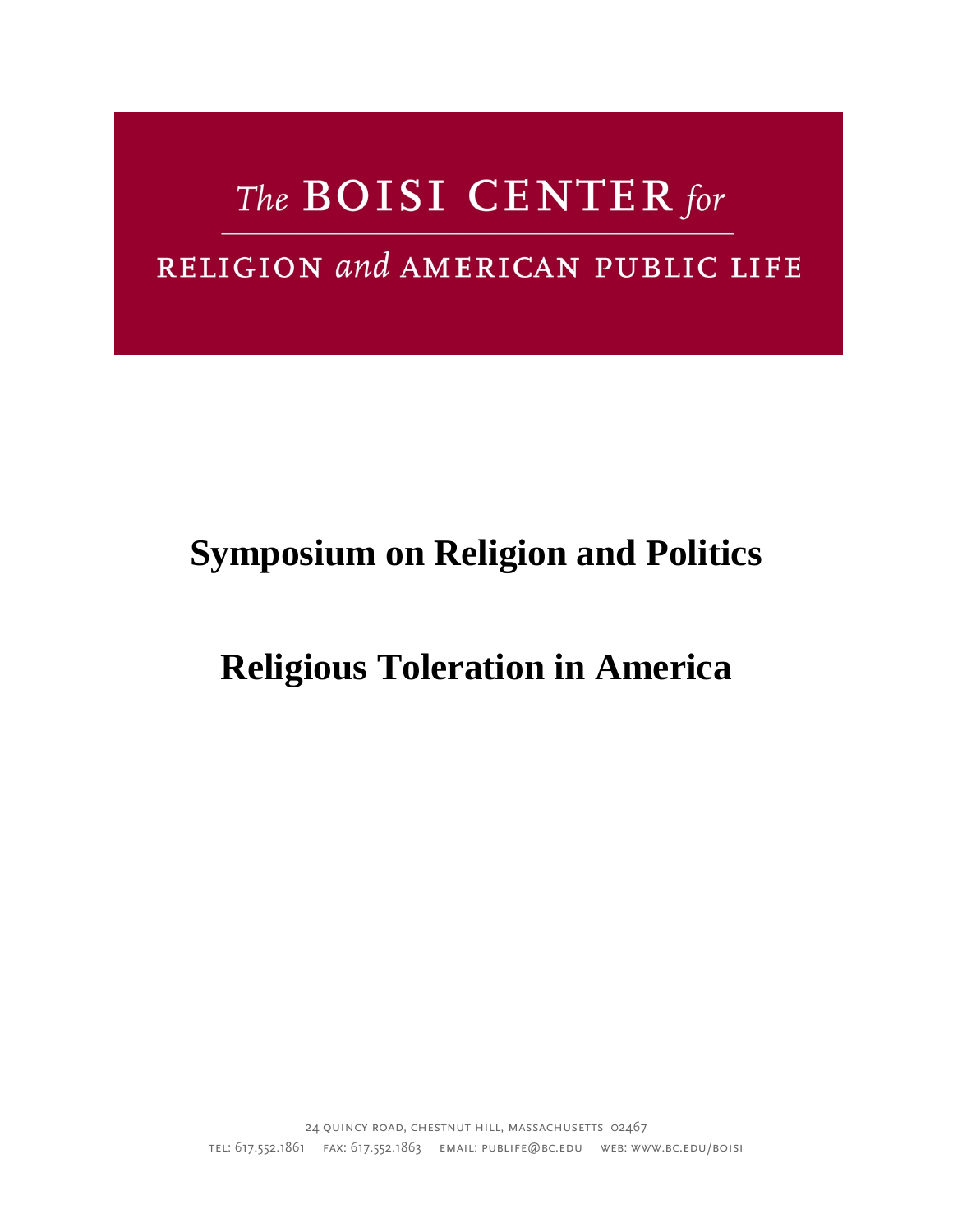

### BOSTON COLLEGE

BOISI CENTER FOR RELIGION AND AMERICAN PUBLIC LIFE

### **Symposium on Religion and Politics**

### **Religious Toleration in America**

### Table of Contents

| <b>Employment Division v. Smith</b><br>Majority opinion, Antonin Scalia (1990)         |           |
|----------------------------------------------------------------------------------------|-----------|
| <b>Employment Division v. Smith</b><br>Dissenting opinion, Harry Blackmun (1990)       |           |
| Religious Freedom Restoration Act (1993)                                               | <b>18</b> |
| Church of Lukumi Babalu Aye v. City of Hialeah<br>Introduction, Anthony Kennedy (1993) | 2I        |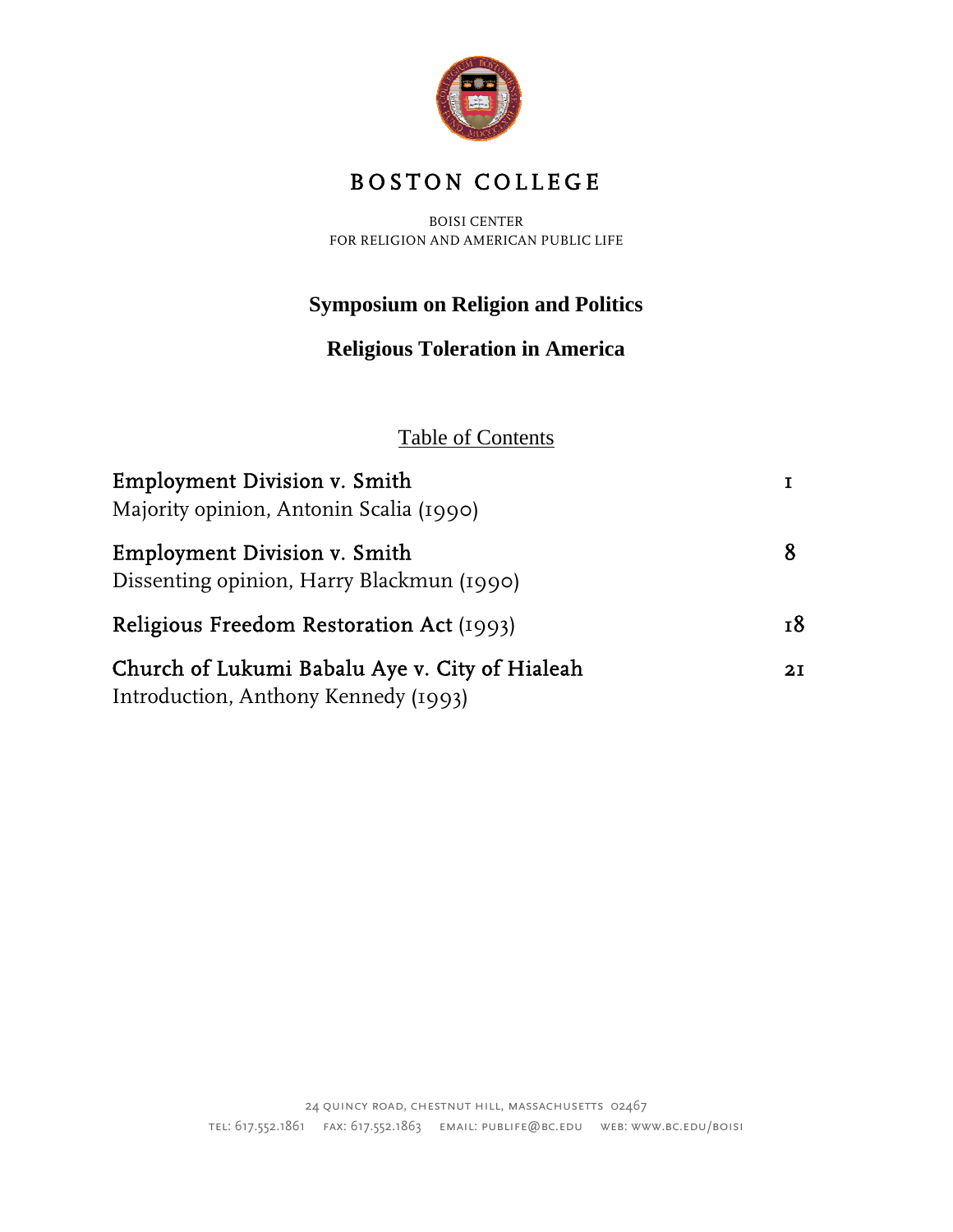

/ Legal Information Institute

### Supreme Court

#### **Employment Division, Department of Human Resources of Oregon v. Smith (No. 88-1213)**   $\overline{3}$

| 307 UT. 06, 703 P.20 140, Teversed. |                     |                     |                     |  |
|-------------------------------------|---------------------|---------------------|---------------------|--|
| <b>Syllabus</b>                     | Opinion             | Concurrence         | <b>Dissent</b>      |  |
|                                     | I Scalia 1          | [ O'Connor ]        | [ Blackmun ]        |  |
| <b>HTML</b> version                 | <b>HTML</b> version | <b>HTML</b> version | <b>HTML</b> version |  |
| PDF version                         | PDF version         | PDF version         | PDF version         |  |

SCALIA, J., Opinion of the Court

### SUPREME COURT OF THE UNITED STATES

### **494 U.S. 872**

Employment Division, Department of Human Resources of Oregon v. Smith

### CERTIORARI TO THE SUPREME COURT OF OREGON

No. 88-1213 Argued: Nov. 6, 1989 --- Decided: April 17, 1990

Justice SCALIA delivered the opinion of the Court.

This case requires us to decide whether the Free Exercise Clause of the First Amendment permits the State of Oregon to include religiously inspired peyote use within the reach of its general criminal prohibition on use of that drug, and thus permits the State to deny unemployment benefits to persons dismissed from their jobs because of such religiously inspired use.

I

Oregon law prohibits the knowing or intentional possession of a "controlled substance" unless the substance has been prescribed by a medical practitioner. Ore.Rev.Stat. § 475.992(4) (1987). The law defines "controlled substance" as a drug classified in Schedules I through V of the Federal Controlled Substances Act,  $21 \text{ U.S.C.}$  §§  $811$ -812 (1982 ed. and Supp. V), as modified by the State Board of Pharmacy. Ore.Rev.Stat. § 475.005(6) (1987). Persons who violate this provision by possessing a controlled substance listed on Schedule I are "guilty of a Class B felony. § 475.992(4)(a). As compiled by the State Board of Pharmacy under its statutory authority, *see* Ore.Rev.Stat. § 475.035 (1987), Schedule I contains the drug peyote, a hallucinogen derived from the plant Lophophorawilliamsii Lemaire. Ore.Admin. Rule 855-80-021(3)(s) (1988).

Respondents Alfred Smith and Galen Black were fired from their jobs with a private drug rehabilitation organization because they ingested peyote for sacramental purposes at a ceremony of the Native American Church, of which both are members. When respondents applied to petitioner Employment Division for unemployment compensation, they were determined to be ineligible for benefits because they had been discharged for work-related "misconduct". The Oregon Court of Appeals reversed that determination, holding that the denial of benefits violated respondents' free exercise rights under the **First Amendment**. [p875]

On appeal to the Oregon Supreme Court, petitioner argued that the denial of benefits was permissible because respondents' consumption of peyote was a crime under Oregon law. The Oregon Supreme Court reasoned, however, that the criminality of respondents' peyote use was irrelevant to resolution of their constitutional claim -- since the purpose of the "misconduct" provision under which respondents had been disqualified was not to enforce the State's criminal laws, but to preserve the financial integrity of the compensation fund, and since that purpose was inadequate to justify the burden that disqualification imposed on respondents' religious practice. Citing our decisions in *Sherbert v. Verner,* 374 U.S. 398 (1963), and *Thomas v. Review Board, Indiana Employment Security Div.,* 450 U.S. 707 (1981), the court concluded that respondents were entitled to payment of unemployment benefits. *Smith v. Employment Div., Dept. of Human Resources,* 301 Or. 209, 217-219, 721 P.2d 445, 449-450 (1986). We granted

### 1 of 23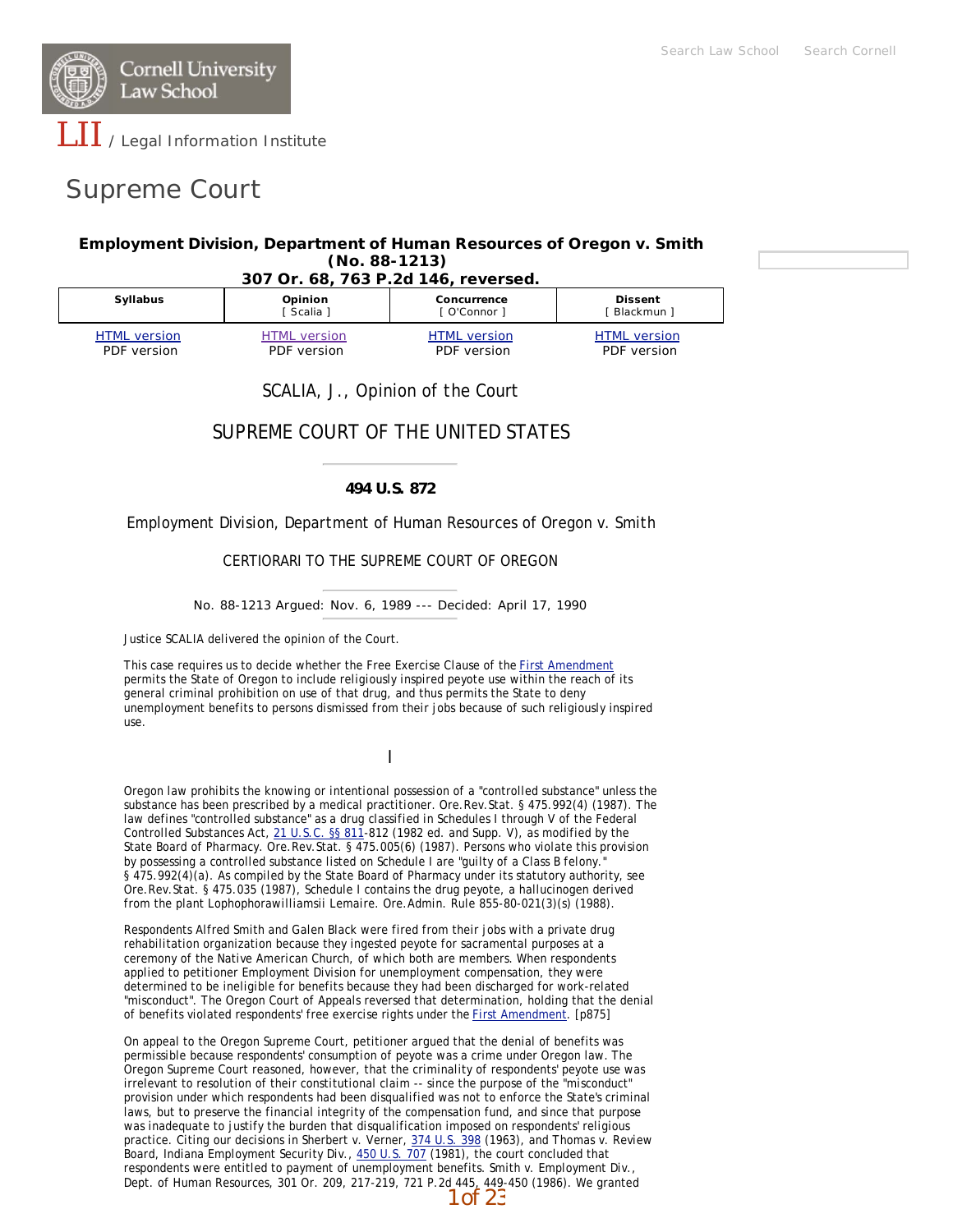certiorari. 480 U.S. 916 (1987).

Before this Court in 1987, petitioner continued to maintain that the illegality of respondents' peyote consumption was relevant to their constitutional claim. We agreed, concluding that

if a State has prohibited through its criminal laws certain kinds of religiously motivated conduct without violating the **First Amendment**, it certainly follows that it may impose the lesser burden of denying unemployment compensation benefits to persons who engage in that conduct.

*Employment Div., Dept. of Human Resources of Oregon v. Smith,* 485 U.S. 660, 670 (1988) (*Smith I*). We noted, however, that the Oregon Supreme Court had not decided whether respondents' sacramental use of peyote was in fact proscribed by Oregon's controlled substance law, and that this issue was a matter of dispute between the parties. Being "uncertain about the legality of the religious use of peyote in Oregon," we determined that it would not be "appropriate for us to decide whether the practice is protected by the Federal Constitution." *Id.* at 673. Accordingly, we [p876] vacated the judgment of the Oregon Supreme Court and remanded for further proceedings. *Id.* at 674.

On remand, the Oregon Supreme Court held that respondents' religiously inspired use of peyote fell within the prohibition of the Oregon statute, which "makes no exception for the sacramental use" of the drug. 307 Or. 68, 72-73, 763 P.2d 146, 148 (1988). It then considered whether that prohibition was valid under the Free Exercise Clause, and concluded that it was not. The court therefore reaffirmed its previous ruling that the State could not deny unemployment benefits to respondents for having engaged in that practice.

We again granted certiorari. 489 U.S. 1077 (1989).

II

Respondents' claim for relief rests on our decisions in *Sherbert v. Verner, supra, Thomas v. Review Board, Indiana Employment Security Div., supra,* and *Hobbie v. Unemployment Appeals Comm'n of Florida,* 480 U.S. 136 (1987), in which we held that a State could not condition the availability of unemployment insurance on an individual's willingness to forgo conduct required by his religion. As we observed in *Smith I,* however, the conduct at issue in those cases was not prohibited by law. We held that distinction to be critical, for

if Oregon does prohibit the religious use of peyote, and if that prohibition is consistent with the Federal Constitution, there is no federal right to engage in that conduct in Oregon,

and

the State is free to withhold unemployment compensation from respondents for engaging in work-related misconduct, despite its religious motivation.

485 U.S. at 672. Now that the Oregon Supreme Court has confirmed that Oregon does prohibit the religious use of peyote, we proceed to consider whether that prohibition is permissible under the Free Exercise Clause.

A

The Free Exercise Clause of the First Amendment, which has been made applicable to the States by incorporation into [p877] the Fourteenth Amendment, *see Cantwell v. Connecticut,* 310 U.S. 296, 303 (1940), provides that "Congress shall make no law respecting an establishment of religion, or *prohibiting the free exercise thereof.* . . . " U.S. Const. Am. I (emphasis added). The free exercise of religion means, first and foremost, the right to believe and profess whatever religious doctrine one desires. Thus, the *First Amendment* obviously excludes all "governmental regulation of religious beliefs as such." *Sherbert v. Verner, supra,* 374 U.S. at 402. The government may not compel affirmation of religious belief, *see Torcaso v. Watkins,* 367 U.S. 488 (1961), punish the expression of religious doctrines it believes to be false, *United States v. Ballard,* 322 U.S. 78, 86-88 (1944), impose special disabilities on the basis of religious views or religious status, *see McDaniel v. Paty,* 435 U.S. 618 (1978); *Fowler v. Rhode Island,* 345 U.S. 67, 69 (1953); *cf. Larson v. Valente,* 456 U.S. 228, 245 (1982), or lend its power to one or the other side in controversies over religious authority or dogma, *see Presbyterian Church v. Hull Church,* 393 U.S. 440, 445-452 (1969); *Kedroff v. St. Nicholas Cathedral,* 344 U.S. 94, 95-119 (1952); *Serbian Eastern Orthodox Diocese v. Milivojevich,* 426 U.S. 696, 708-725 (1976).

But the "exercise of religion" often involves not only belief and profession but the performance of (or abstention from) physical acts: assembling with others for a worship service, participating in sacramental use of bread and wine, proselytizing, abstaining from certain foods or certain modes of transportation. It would be true, we think (though no case of ours has involved the point), that a state would be "prohibiting the free exercise [of religion]" if it sought to ban such acts or abstentions only when they are engaged in for religious reasons, or only because of the religious belief that they display. It would doubtless be unconstitutional, for example, to ban the casting of "statues that are to be used [p878] for worship purposes," or to prohibit bowing down before a golden calf.

Respondents in the present case, however, seek to carry the meaning of "prohibiting the free exercise [of religion]" one large step further. They contend that their religious motivation for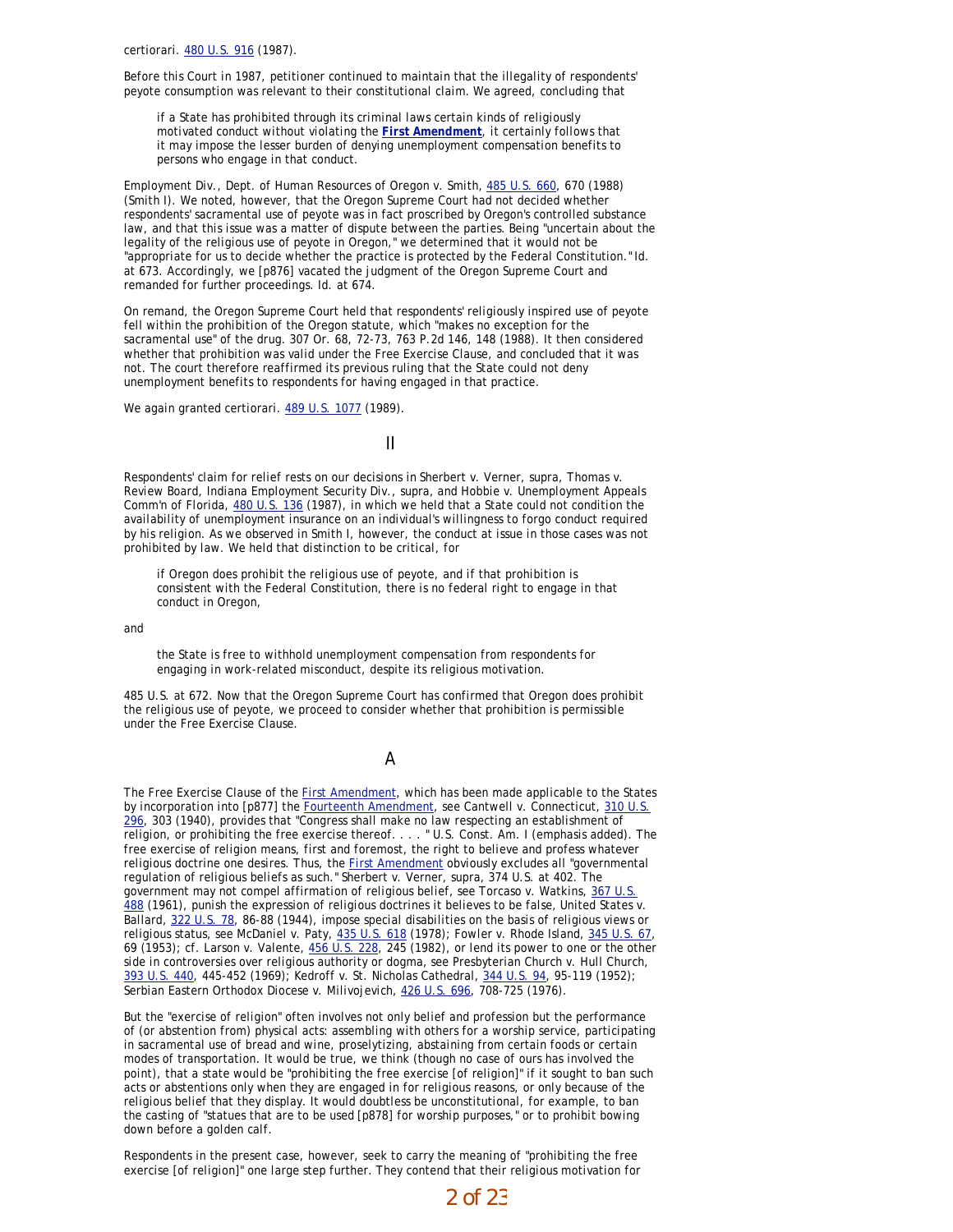using peyote places them beyond the reach of a criminal law that is not specifically directed at their religious practice, and that is concededly constitutional as applied to those who use the drug for other reasons. They assert, in other words, that "prohibiting the free exercise [of religion]" includes requiring any individual to observe a generally applicable law that requires (or forbids) the performance of an act that his religious belief forbids (or requires). As a textual matter, we do not think the words must be given that meaning. It is no more necessary to regard the collection of a general tax, for example, as "prohibiting the free exercise [of religion]" by those citizens who believe support of organized government to be sinful than it is to regard the same tax as "abridging the freedom . . . of the press" of those publishing companies that must pay the tax as a condition of staying in business. It is a permissible reading of the text, in the one case as in the other, to say that, if prohibiting the exercise of religion (or burdening the activity of printing) is not the object of the tax, but merely the incidental effect of a generally applicable and otherwise valid provision, the **First Amendment** has not been offended. *Compare Citizen Publishing Co. v. United States,* 394 U.S. 131, 139 (1969) (upholding application of antitrust laws to press), *with Grosjean v. American Press Co.,* 297 U.S. 233, 250-251 (1936) (striking down license tax applied only to newspapers with weekly circulation above a specified level); *see generally Minneapolis Star & Tribune Co. v. Minnesota Commissioner of Revenue,* 460 U.S. 575, 581 (1983).

Our decisions reveal that the latter reading is the correct one. We have never held that an individual's religious beliefs [p879] excuse him from compliance with an otherwise valid law prohibiting conduct that the State is free to regulate. On the contrary, the record of more than a century of our free exercise jurisprudence contradicts that proposition. As described succinctly by Justice Frankfurter in *Minersville School Dist. Bd. of Educ. v. Gobitis,* 310 U.S. 586, 594-595 (1940):

Conscientious scruples have not, in the course of the long struggle for religious toleration, relieved the individual from obedience to a general law not aimed at the promotion or restriction of religious beliefs. The mere possession of religious convictions which contradict the relevant concerns of a political society does not relieve the citizen from the discharge of political responsibilities.

(Footnote omitted.) We first had occasion to assert that principle in *Reynolds v. United States,* 98 U.S. 145 (1879), where we rejected the claim that criminal laws against polygamy could not be constitutionally applied to those whose religion commanded the practice. "Laws," we said,

are made for the government of actions, and while they cannot interfere with mere religious belief and opinions, they may with practices. . . . Can a man excuse his practices to the contrary because of his religious belief? To permit this would be to make the professed doctrines of religious belief superior to the law of the land, and in effect to permit every citizen to become a law unto himself.

#### *Id.* at 166-167.

Subsequent decisions have consistently held that the right of free exercise does not relieve an individual of the obligation to comply with a

valid and neutral law of general applicability on the ground that the law proscribes (or prescribes) conduct that his religion prescribes (or proscribes).

*United States v. Lee,* 455 U.S. 252, 263, n. 3 (1982) (STEVENS, J., concurring in judgment); *see Minersville School Dist. Bd. of Educ. v. Gobitis, supra,* 310 U.S. at 595 (collecting cases). In *Prince v. Massachusetts,* 321 U.S. 158 (1944), we held that a mother could be prosecuted under the child labor laws [p880] for using her children to dispense literature in the streets, her religious motivation notwithstanding. We found no constitutional infirmity in "excluding [these children] from doing there what no other children may do." *Id.* at 171. In *Braunfeld v. Brown,* 366 U.S. 599 (1961) (plurality opinion), we upheld Sunday closing laws against the claim that they burdened the religious practices of persons whose religions compelled them to refrain from work on other days. In *Gillette v. United States,* 401 U.S. 437, 461 (1971), we sustained the military selective service system against the claim that it violated free exercise by conscripting persons who opposed a particular war on religious grounds.

Our most recent decision involving a neutral, generally applicable regulatory law that compelled activity forbidden by an individual's religion was *United States v. Lee,* 455 U.S. at 258-261. There, an Amish employer, on behalf of himself and his employees, sought exemption from collection and payment of Social Security taxes on the ground that the Amish faith prohibited participation in governmental support programs. We rejected the claim that an exemption was constitutionally required. There would be no way, we observed, to distinguish the Amish believer's objection to Social Security taxes from the religious objections that others might have to the collection or use of other taxes.

If, for example, a religious adherent believes war is a sin, and if a certain percentage of the federal budget can be identified as devoted to war-related activities, such individuals would have a similarly valid claim to be exempt from paying that percentage of the income tax. The tax system could not function if denominations were allowed to challenge the tax system because tax payments were spent in a manner that violates their religious belief.

*Id.* at 260. *Cf. Hernandez v. Commissioner,* 490 U.S. 680 (1989) (rejecting free exercise challenge to payment of income taxes alleged to make religious activities more difficult). [p881]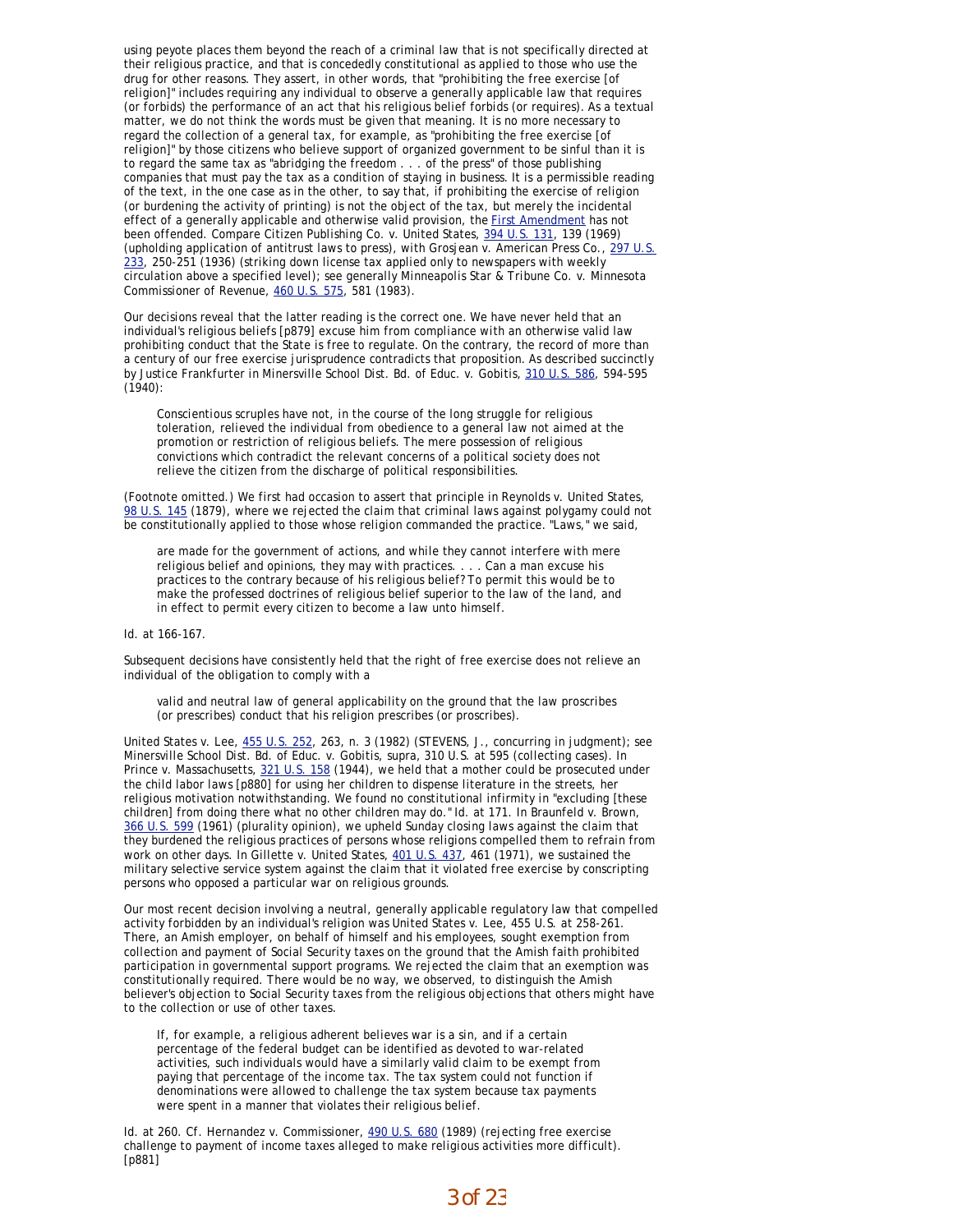The only decisions in which we have held that the **First Amendment** bars application of a neutral, generally applicable law to religiously motivated action have involved not the Free Exercise Clause alone, but the Free Exercise Clause in conjunction with other constitutional protections, such as freedom of speech and of the press, *see Cantwell v. Connecticut,* 310 U.S. at 304, 307 (invalidating a licensing system for religious and charitable solicitations under which the administrator had discretion to deny a license to any cause he deemed nonreligious); *Murdock v. Pennsylvania,* 319 U.S. 105 (1943) (invalidating a flat tax on solicitation as applied to the dissemination of religious ideas); *Follett v. McCormick,* 321 U.S. 573 (1944) (same), or the right of parents, acknowledged in *Pierce v. Society of Sisters,* 268 U.S. 510 (1925), to direct the education of their children, *see Wisconsin v. Yoder,* 406 U.S. 205 (1972) (invalidating compulsory school attendance laws as applied to Amish parents who refused on religious grounds to send their children to school).  $\frac{\ln 1}{\ln 2}$  [p882] Some of our cases prohibiting compelled expression, decided exclusively upon free speech grounds, have also involved freedom of religion, *cf. Wooley v. Maynard,* 430 U.S. 705 (1977) (invalidating compelled display of a license plate slogan that offended individual religious beliefs); *West Virginia Board of Education v. Barnette,* 319 U.S. 624 (1943) (invalidating compulsory flag salute statute challenged by religious objectors). And it is easy to envision a case in which a challenge on freedom of association grounds would likewise be reinforced by Free Exercise Clause concerns. *Cf. Roberts v. United States Jaycees,* 468 U.S. 609, 622 (1983) ("An individual's freedom to speak, to worship, and to petition the government for the redress of grievances could not be vigorously protected from interference by the State [if] a correlative freedom to engage in group effort toward those ends were not also guaranteed.").

The present case does not present such a hybrid situation, but a free exercise claim unconnected with any communicative activity or parental right. Respondents urge us to hold, quite simply, that when otherwise prohibitable conduct is accompanied by religious convictions, not only the convictions but the conduct itself must be free from governmental regulation. We have never held that, and decline to do so now. There being no contention that Oregon's drug law represents an attempt to regulate religious beliefs, the communication of religious beliefs, or the raising of one's children in those beliefs, the rule to which we have adhered ever since *Reynolds* plainly controls.

Our cases do not at their farthest reach support the proposition that a stance of conscientious opposition relieves an objector from any colliding duty fixed by a democratic government.

*Gillette v. United States, supra,* 401 U.S. at 461.

#### B

Respondents argue that, even though exemption from generally applicable criminal laws need not automatically be extended to religiously motivated actors, at least the claim for a [p883] religious exemption must be evaluated under the balancing test set forth in *Sherbert v. Verner,* 374 U.S. 398 (1963). Under the *Sherbert* test, governmental actions that substantially burden a religious practice must be justified by a compelling governmental interest. *See id.* at 402-403; *see also Hernandez v. Commissioner, supra,* 490 U.S. at 699. Applying that test, we have, on three occasions, invalidated state unemployment compensation rules that conditioned the availability of benefits upon an applicant's willingness to work under conditions forbidden by his religion. *See Sherbert v. Verner, supra; Thomas v. Review Board, Indiana Employment Div.,* 450 U.S. 707 (1981); *Hobbie v. Unemployment Appeals Comm'n of Florida,* 480 U.S. 136 (1987). We have never invalidated any governmental action on the basis of the *Sherbert* test except the denial of unemployment compensation. Although we have sometimes purported to apply the *Sherbert* test in contexts other than that, we have always found the test satisfied, *see United States v. Lee,* 455 U.S. 252 (1982); *Gillette v. United States,* 401 U.S. 437 (1971). In recent years we have abstained from applying the *Sherbert* test (outside the unemployment compensation field) at all. In *Bowen v. Roy,* 476 U.S. 693 (1986), we declined to apply *Sherbert* analysis to a federal statutory scheme that required benefit applicants and recipients to provide their Social Security numbers. The plaintiffs in that case asserted that it would violate their religious beliefs to obtain and provide a Social Security number for their daughter. We held the statute's application to the plaintiffs valid regardless of whether it was necessary to effectuate a compelling interest. *See id.* at 699-701. In *Lyng v. Northwest Indian Cemetery Protective Assn.,* 485 U.S. 439 (1988), we declined to apply *Sherbert* analysis to the Government's logging and road construction activities on lands used for religious purposes by several Native American Tribes, even though it was undisputed that the activities "could have devastating effects on traditional Indian religious practices," 485 U.S. at 451. [p884] In *Goldman v. Weinberger,* 475 U.S. 503 (1986), we rejected application of the *Sherbert* test to military dress regulations that forbade the wearing of yarmulkes. In *O'Lone v. Estate of Shabazz,* 482 U.S. 342 (1987), we sustained, without mentioning the *Sherbert* test, a prison's refusal to excuse inmates from work requirements to attend worship services.

Even if we were inclined to breathe into *Sherbert* some life beyond the unemployment compensation field, we would not apply it to require exemptions from a generally applicable criminal law. The *Sherbert* test, it must be recalled, was developed in a context that lent itself to individualized governmental assessment of the reasons for the relevant conduct. As a plurality of the Court noted in *Roy,* a distinctive feature of unemployment compensation programs is that their eligibility criteria invite consideration of the particular circumstances behind an applicant's unemployment:

The statutory conditions [in *Sherbert* and *Thomas*] provided that a person was not eligible for unemployment compensation benefits if, "without good cause," he had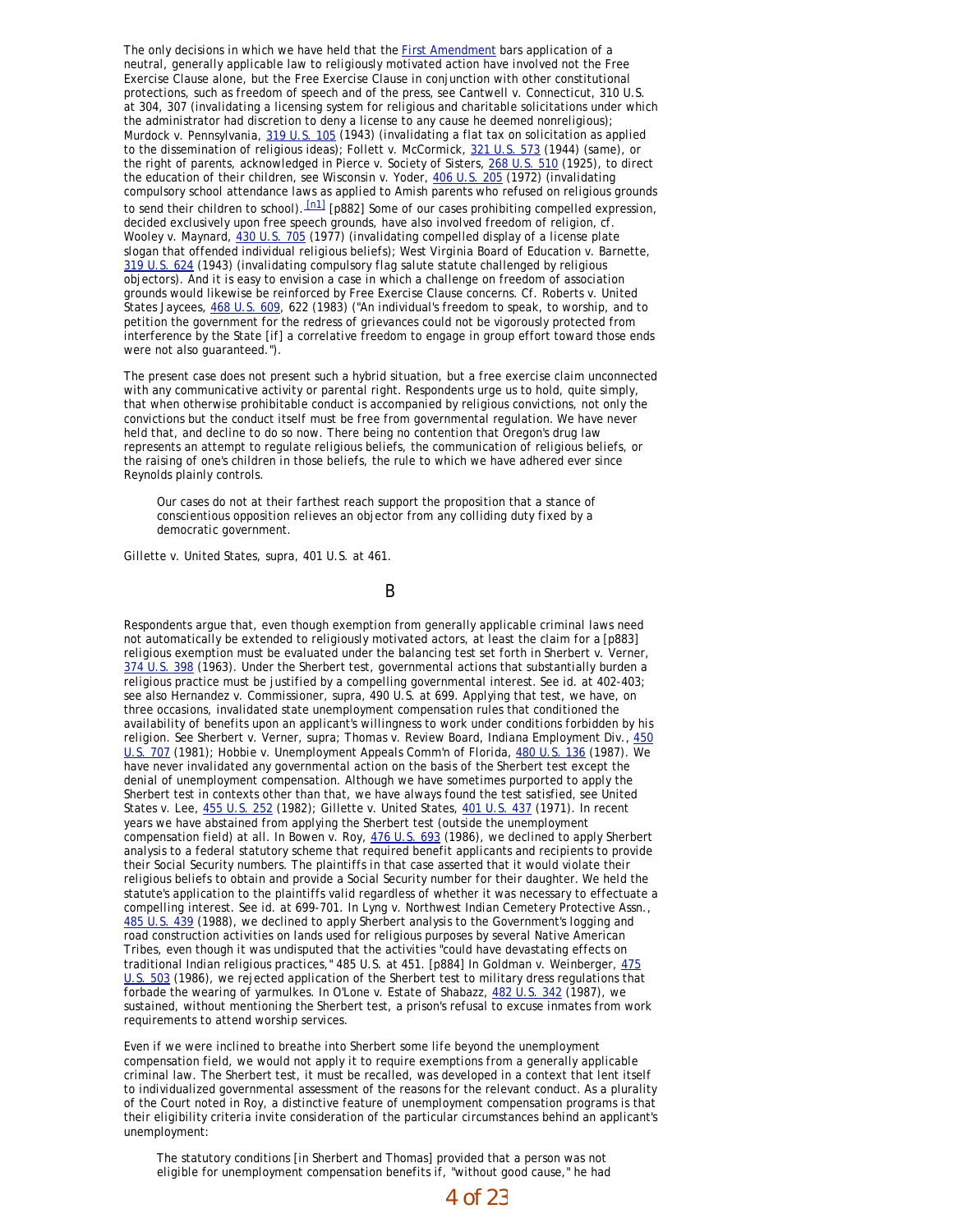quit work or refused available work. The "good cause" standard created a mechanism for individualized exemptions.

*Bowen v. Roy, supra,* 476 U.S. at 708 (opinion of Burger, C.J., joined by Powell and REHNQUIST, JJ.). *See also Sherbert, supra,* 374 U.S. at 401, n. 4 (reading state unemployment compensation law as allowing benefits for unemployment caused by at least some "personal reasons"). As the plurality pointed out in *Roy,* our decisions in the unemployment cases stand for the proposition that where the State has in place a system of individual exemptions, it may not refuse to extend that system to cases of "religious hardship" without compelling reason. *Bowen v. Roy, supra,* 476 U.S. at 708.

Whether or not the decisions are that limited, they at least have nothing to do with an acrossthe-board criminal prohibition on a particular form of conduct. Although, as noted earlier, we have sometimes used the *Sherbert* test to analyze free exercise challenges to such laws, *see United States v.* [p885] *Lee, supra,* 455 U.S. at 257-260; *Gillette v. United States, supra,* 401 U.S. at 462, we have never applied the test to invalidate one. We conclude today that the sounder approach, and the approach in accord with the vast majority of our precedents, is to hold the test inapplicable to such challenges. The government's ability to enforce generally applicable prohibitions of socially harmful conduct, like its ability to carry out other aspects of public policy, "cannot depend on measuring the effects of a governmental action on a religious objector's spiritual development." *Lyng, supra,* 485 U.S. at 451. To make an individual's obligation to obey such a law contingent upon the law's coincidence with his religious beliefs, except where the State's interest is "compelling" -- permitting him, by virtue of his beliefs, "to become a law unto himself," *Reynolds v. United States,* 98 U.S. at 167 -- contradicts both constitutional tradition and common sense. [n2]

The "compelling government interest" requirement seems benign, because it is familiar from other fields. But using it as the standard that must be met before the government may accord different treatment on the basis of race, *see, e.g.,* [p886] *Palmore v. Sidoti,* 466 U.S. 429, 432 (1984), or before the government may regulate the content of speech, *see, e.g., Sable Communications of California v. FCC,* 492 U.S. 115 (1989), is not remotely comparable to using it for the purpose asserted here. What it produces in those other fields -- equality of treatment, and an unrestricted flow of contending speech -- are constitutional norms; what it would produce here -- a private right to ignore generally applicable laws -- is a constitutional anomaly. [n3]

Nor is it possible to limit the impact of respondents' proposal by requiring a "compelling state interest" only when the conduct prohibited is "central" to the individual's religion. *Cf. Lyng v. Northwest Indian Cemetery Protective Assn., supra,* 485 U.S. at 474-476 (BRENNAN, J., dissenting). It is no [p887] more appropriate for judges to determine the "centrality" of religious beliefs before applying a "compelling interest" test in the free exercise field than it would be for them to determine the "importance" of ideas before applying the "compelling interest" test in the free speech field. What principle of law or logic can be brought to bear to contradict a believer's assertion that a particular act is "central" to his personal faith? Judging the centrality of different religious practices is akin to the unacceptable "business of evaluating the relative merits of differing religious claims." *United States v. Lee,* 455 U.S. at 263 n. 2 (STEVENS, J., concurring). As we reaffirmed only last Term,

[i]t is not within the judicial ken to question the centrality of particular beliefs or practices to a faith, or the validity of particular litigants' interpretation of those creeds.

*Hernandez v. Commissioner,* 490 U.S. at 699. Repeatedly and in many different contexts, we have warned that courts must not presume to determine the place of a particular belief in a religion or the plausibility of a religious claim. *See, e.g., Thomas v. Review Board, Indiana Employment Security Div.,* 450 U.S. at 716; *Presbyterian Church v. Hull Church,* 393 U.S. at 450; *Jones v. Wolf,* 443 U.S. 595, 602-606 (1979); *United States v. Ballard,* 322 U.S. 78, 85-87  $(1944)$ .  $\frac{\ln 41}{\ln 8881}$ 

If the "compelling interest" test is to be applied at all, then, it must be applied across the board, to all actions thought to be religiously commanded. Moreover, if "compelling interest" really means what it says (and watering it down here would subvert its rigor in the other fields where it is applied), many laws will not meet the test. Any society adopting such a system would be courting anarchy, but that danger increases in direct proportion to the society's diversity of religious beliefs, and its determination to coerce or suppress none of them. Precisely because "we are a cosmopolitan nation made up of people of almost every conceivable religious preference," *Braunfeld v. Brown,* 366 U.S. at 606, and precisely because we value and protect that religious divergence, we cannot afford the luxury of deeming *presumptively invalid,* as applied to the religious objector, every regulation of conduct that does not protect an interest of the highest order. The rule respondents favor would open the prospect of constitutionally required religious exemptions from civic obligations of almost every conceivable kind -- ranging from [p889] compulsory military service, *see, e.g., Gillette v. United States,* 401 U.S. 437 (1971), to the payment of taxes, *see, e.g., United States v. Lee, supra;* to health and safety regulation such as manslaughter and child neglect laws, *see, e.g., Funkhouser v. State,* 763 P.2d 695 (Okla.Crim.App.1988), compulsory vaccination laws, *see, e.g., Cude v. State,* 237 Ark. 927, 377 S.W.2d 816 (1964), drug laws, *see, e.g., Olsen v. Drug Enforcement Administration,* 279 U.S.App.D.C. 1, 878 F.2d 1458 (1989), and traffic laws, *see Cox v. New Hampshire,* 312 U.S. 569 (1941); to social welfare legislation such as minimum wage laws, *see Susan and Tony Alamo Foundation v. Secretary of Labor,* 471 U.S. 290 (1985), child labor laws, *see Prince v. Massachusetts,* 321 U.S. 158 (1944), animal cruelty laws, *see, e.g., Church of the Lukumi Babalu Aye Inc. v. City of Hialeah,* 723 F.Supp. 1467 (S.D.Fla.1989), *cf. State v. Massey,* 229

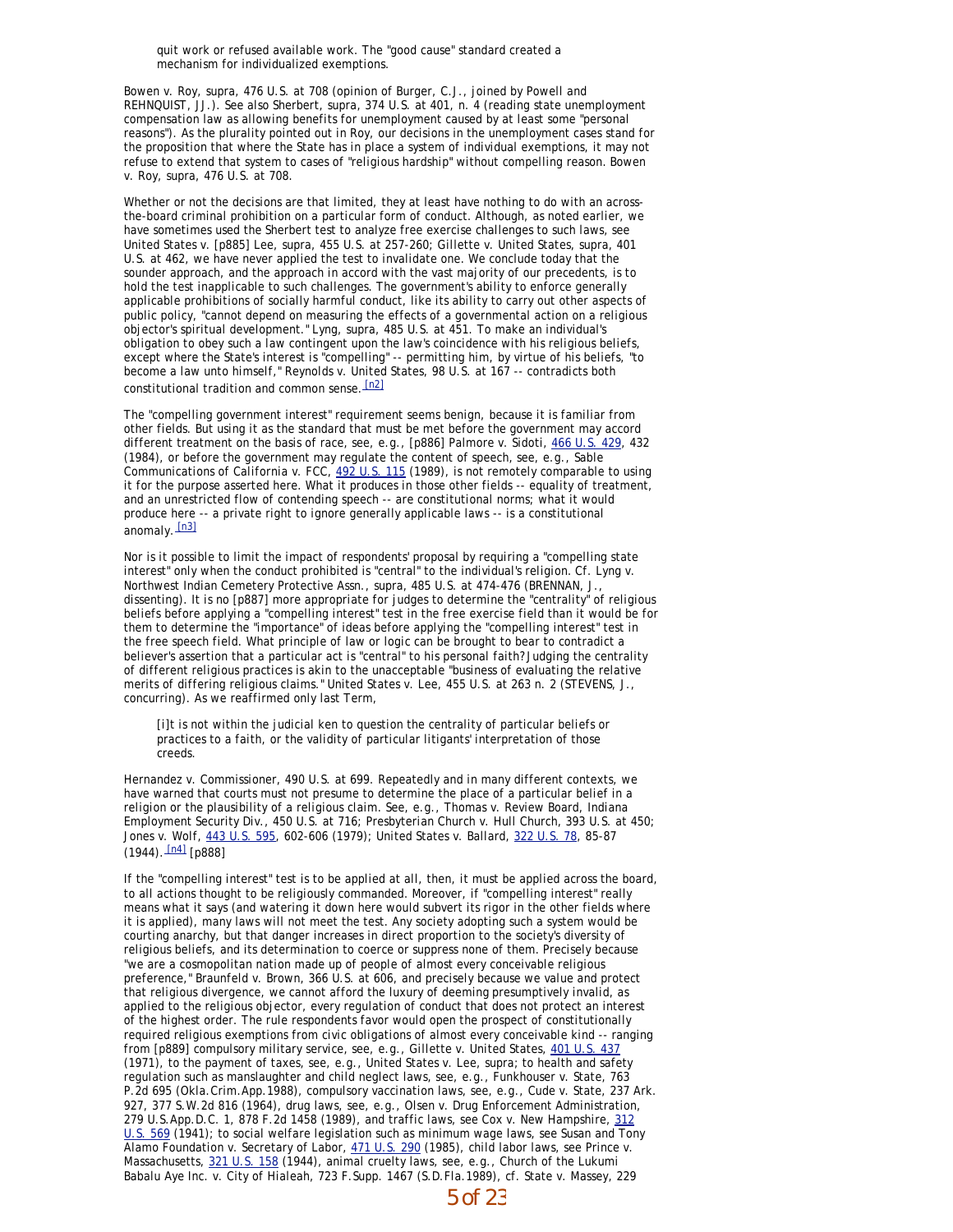N.C. 734, 51 S.E.2d 179, *appeal dism'd,* 336 U.S. 942 (1949), environmental protection laws, *see United States v. Little,* 638 F.Supp. 337 (Mont.1986), and laws providing for equality of opportunity for the races, *see, e.g., Bob Jones University v. United States,* 461 U.S. 574, 603- 604 (1983). The *First Amendment's protection of religious liberty does not require this*. [n5] [p890]

Values that are protected against government interference through enshrinement in the Bill of Rights are not thereby banished from the political process. Just as a society that believes in the negative protection accorded to the press by the First Amendment is likely to enact laws that affirmatively foster the dissemination of the printed word, so also a society that believes in the negative protection accorded to religious belief can be expected to be solicitous of that value in its legislation as well. It is therefore not surprising that a number of States have made an exception to their drug laws for sacramental peyote use. *See, e.g.,* Ariz.Rev.Stat.Ann. § 13- 3402(B)(1) (3) (1989); Colo.Rev.Stat. § 12-22-317(3) (1985); N.M.Stat.Ann. § 30-31-6(D) (Supp.1989). But to say that a nondiscriminatory religious practice exemption is permitted, or even that it is desirable, is not to say that it is constitutionally required, and that the appropriate occasions for its creation can be discerned by the courts. It may fairly be said that leaving accommodation to the political process will place at a relative disadvantage those religious practices that are not widely engaged in; but that unavoidable consequence of democratic government must be preferred to a system in which each conscience is a law unto itself or in which judges weigh the social importance of all laws against the centrality of all religious beliefs.

\* \* \* \*

Because respondents' ingestion of peyote was prohibited under Oregon law, and because that prohibition is constitutional, Oregon may, consistent with the Free Exercise Clause, deny respondents unemployment compensation when their dismissal results from use of the drug. The decision of the Oregon Supreme Court is accordingly reversed.

#### *It is so ordered.* [p891]

 $\frac{1}{2}$  Both lines of cases have specifically adverted to the non-free exercise principle involved. Cantwell, for example, observed that

[t]he fundamental law declares the interest of the United States that the free exercise of religion be not prohibited and that freedom to communicate information and opinion be not abridged.

#### 310 U.S. at 307. *Murdock* said:

We do not mean to say that religious groups and the press are free from all financial burdens of government. . . . We have here something quite different, for example, from a tax on the income of one who engages in religious activities or a tax on property used or employed in connection with those activities. It is one thing to impose a tax on the income or property of a preacher. It is quite another thing to exact a tax from him for the privilege of delivering a sermon. . . . Those who can deprive religious groups of their colporteurs can take from them a part of the vital power of the press which has survived from the Reformation.

#### 319 U.S. at 112.

*Yoder* said that

the Court's holding in *Pierce* stands as a charter of the rights of parents to direct the religious upbringing of their children. And, when the interests of parenthood are combined with a free exercise claim of the nature revealed by this record, more than merely a "reasonable relation to some purpose within the competency of the State" is required to sustain the validity of the State's requirement under the **First Amendment**.

#### 406 U.S. at 233.

 $2$  Justice O'CONNOR seeks to distinguish Lyng v. Northwest Indian Cemetery Protective Assn., supra, and Bowen v. Roy, supra, on the ground that those cases involved the government's conduct of "its own internal affairs," which is different because, as Justice Douglas said in Sherbert,

"the Free Exercise Clause is written in terms of what the government cannot do to the individual, not in terms of what the individual can exact from the government."

*Post* at 900 (O'CONNOR, J., concurring), quoting *Sherbert, supra,* at 412 (Douglas, J., concurring). But since Justice Douglas voted with the majority in *Sherbert,* that quote obviously envisioned that what "the government cannot do to the individual" includes not just the prohibition of an individual's freedom of action through criminal laws, but also the running of its programs (in *Sherbert,* state unemployment compensation) in such fashion as to harm the individual's religious interests. Moreover, it is hard to see any reason in principle or practicality why the government should have to tailor its health and safety laws to conform to the diversity of religious belief, but should not have to tailor its management of public lands, *Lyng, supra,* or its administration of welfare programs, *Roy, supra.*

 $\frac{3}{2}$  Justice O'CONNOR suggests that "[t]here is nothing talismanic about neutral laws of general

### 6 of 23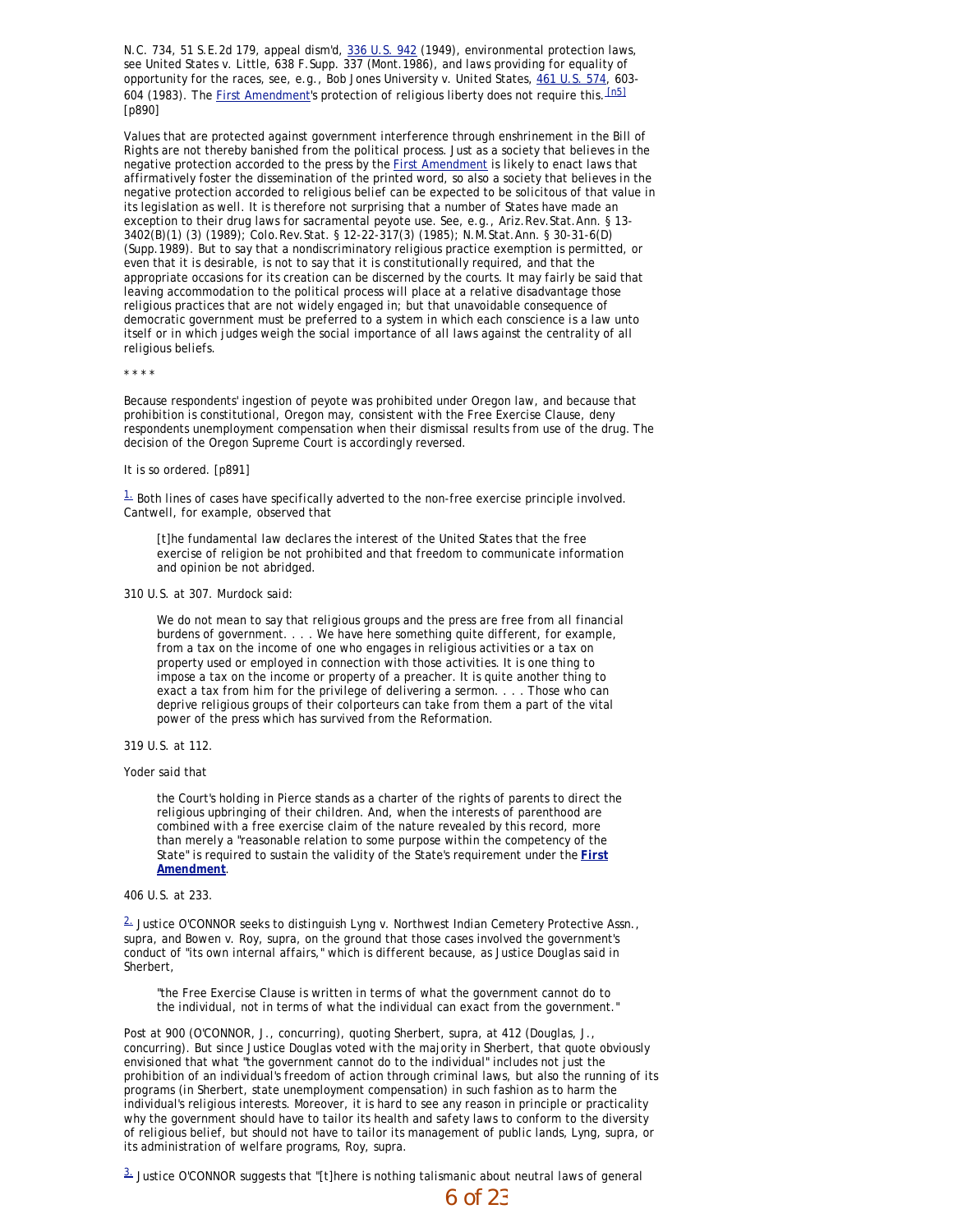applicability," and that all laws burdening religious practices should be subject to compelling interest scrutiny because

the **First Amendment** unequivocally makes freedom of religion, like freedom from race discrimination and freedom of speech, a "constitutional norm," not an "anomaly."

*Post* at 901 (O'CONNOR, J., concurring). But this comparison with other fields supports, rather than undermines, the conclusion we draw today. Just as we subject to the most exacting scrutiny laws that make classifications based on race, *see Palmore v. Sidoti, supra,* or on the content of speech, *see Sable Communications, supra,* so too we strictly scrutinize governmental classifications based on religion, *see McDaniel v. Paty,* 435 U.S. 618 (1978); *see also Torcaso v. Watkins,* 367 U.S. 488 (1961). But we have held that race-neutral laws that have the *effect* of disproportionately disadvantaging a particular racial group do not thereby become subject to compelling interest analysis under the Equal Protection Clause, *see Washington v. Davis,* 426 U.S. 229 (1976) (police employment examination); and we have held that generally applicable laws unconcerned with regulating speech that have the *effect* of interfering with speech do not thereby become subject to compelling interest analysis under the First Amendment, *see Citizen Publishing Co. v. United States,* 394 U.S. 131, 139 (1969) (antitrust laws). Our conclusion that generally applicable, religion-neutral laws that have the effect of burdening a particular religious practice need not be justified by a compelling governmental interest is the only approach compatible with these precedents.

 $4.$  While arguing that we should apply the compelling interest test in this case, Justice O'CONNOR nonetheless agrees that

our determination of the constitutionality of Oregon's general criminal prohibition cannot, and should not, turn on the centrality of the particular religious practice at issue,

*post* at 906-907 (O'CONNOR, J., concurring). This means, presumably, that compelling interest scrutiny must be applied to generally applicable laws that regulate or prohibit *any* religiously motivated activity, no matter how unimportant to the claimant's religion. Earlier in her opinion, however, Justice O'CONNOR appears to contradict this, saying that the proper approach is

to determine whether the burden on the specific plaintiffs before us is constitutionally significant and whether the particular criminal interest asserted by the State before us is compelling.

*Post* at 899. "Constitutionally significant burden" would seem to be "centrality" under another name. In any case, dispensing with a "centrality" inquiry is utterly unworkable. It would require, for example, the same degree of "compelling state interest" to impede the practice of throwing rice at church weddings as to impede the practice of getting married in church. There is no way out of the difficulty that, if general laws are to be subjected to a "religious practice" exception, *both* the importance of the law at issue *and* the centrality of the practice at issue must reasonably be considered.

Nor is this difficulty avoided by Justice BLACKMUN's assertion that

although courts should refrain from delving into questions of whether, as a matter of religious doctrine, a particular practice is "central" to the religion, I do not think this means that the courts must turn a blind eye to the severe impact of a State's restrictions on the adherents of a minority religion.

*Post* at 919 (dissenting opinion). As Justice BLACKMUN's opinion proceeds to make clear, inquiry into "severe impact" is no different from inquiry into centrality. He has merely substituted for the question "How important is X to the religious adherent?" the question "How great will be the harm to the religious adherent if X is taken away?" There is no material difference.

5. Justice O'CONNOR contends that the "parade of horribles" in the text only

demonstrates . . . that courts have been quite capable of strik[ing] sensible balances between religious liberty and competing state interests.

*Post* at 902 (O'CONNOR, J., concurring). But the cases we cite have struck "sensible balances" only because they have all applied the general laws, despite the claims for religious exemption. In any event, Justice O'CONNOR mistakes the purpose of our parade: it is not to suggest that courts would necessarily permit harmful exemptions from these laws (though they might), but to suggest that courts would constantly be in the business of determining whether the "severe impact" of various laws on religious practice (to use Justice BLACKMUN's terminology) or the "constitutiona[l] significan[ce]" of the "burden on the particular plaintiffs" (to use Justice O'CONNOR's terminology) suffices to permit us to confer an exemption. It is a parade of horribles because it is horrible to contemplate that federal judges will regularly balance against the importance of general laws the significance of religious practice.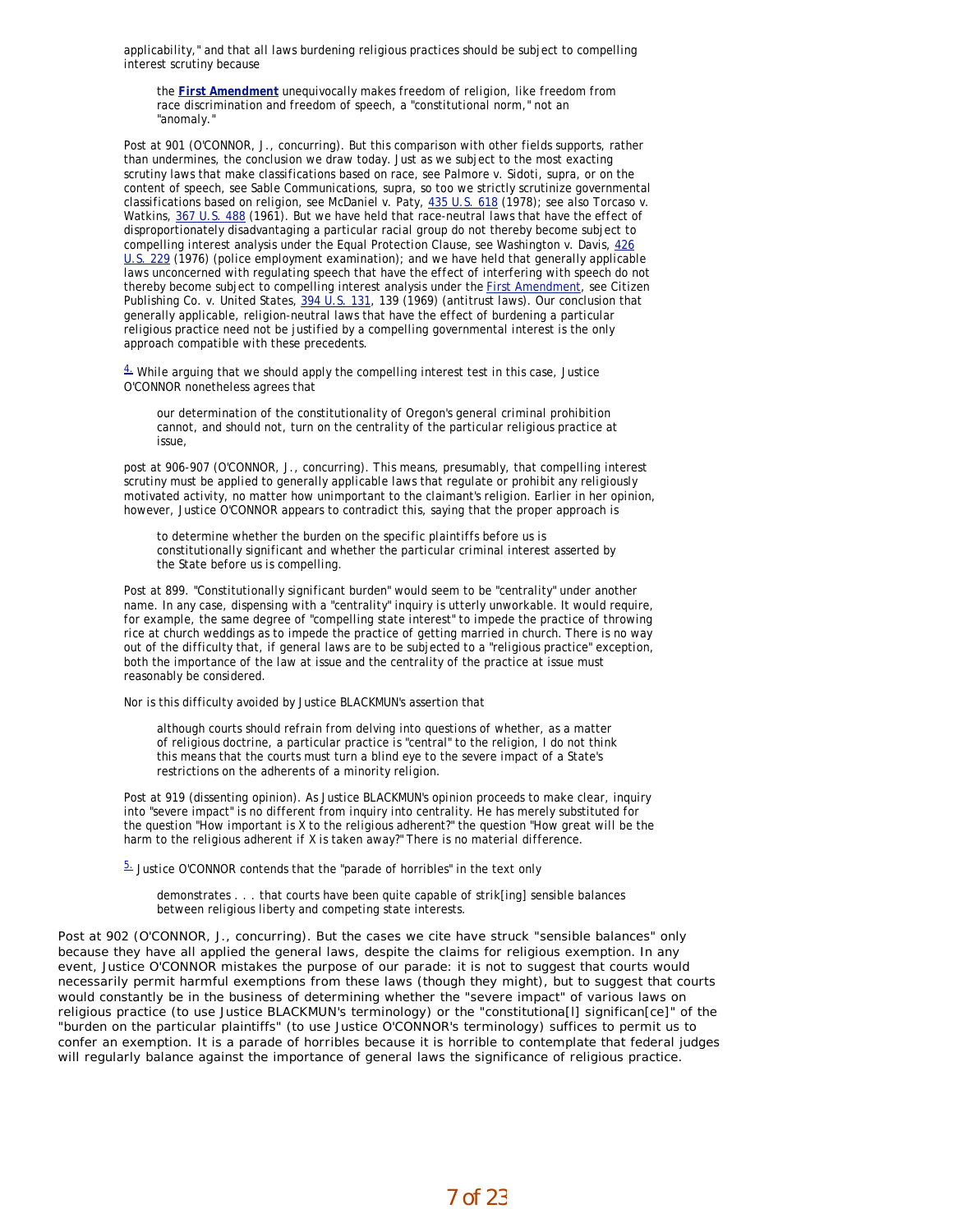### **Employment Division, Department of Human Resources of Oregon v. Smith (No. 88-1213) 307 Or. 68, 763 P.2d 146, reversed.**

BLACKMUN, J., Dissenting Opinion

SUPREME COURT OF THE UNITED STATES

494 U.S. 872

### **Employment Division, Department of Human Resources of Oregon v. Smith CERTIORARI TO THE SUPREME COURT OF OREGON**

No. 88-1213 Argued: Nov. 6, 1989 --- Decided: April 17, 1990

Justice BLACKMUN, with whom Justice BRENNAN and Justice MARSHALL join, dissenting.

This Court over the years painstakingly has developed a consistent and exacting standard to test the constitutionality of a state statute that burdens the free exercise of religion. Such a statute may stand only if the law in general, and the State's refusal to allow a religious exemption in particular, are justified by a compelling interest that cannot be served by less restrictive means. **[n1] [p908]**

Until today, I thought this was a settled and inviolate principle of this Court's **First Amendment** jurisprudence. The majority, however, perfunctorily dismisses it as a "constitutional anomaly." *Ante* at 886. As carefully detailed in Justice O'CONNOR's concurring opinion, *ante,* the majority is able to arrive at this view only by mischaracterizing this Court's precedents. The Court discards leading free exercise cases such as *Cantwell v. Connecticut,* **310 U.S. 296** (1940), and *Wisconsin v. Yoder,* **406 U.S. 205** (1972), as "hybrid." *Ante* at 882. The Court views traditional free exercise analysis as somehow inapplicable to criminal prohibitions (as opposed to conditions on the receipt of benefits), and to state laws of general applicability (as opposed, presumably, to laws that expressly single out religious practices). *Ante* at 884-885. The Court cites cases in which, due to various exceptional circumstances, we found strict scrutiny inapposite, to hint that the Court has repudiated that standard altogether. *Ante* at 882-884. In short, it effectuates a wholesale overturning of settled law concerning the Religion Clauses of our Constitution. One hopes that the Court is aware of the consequences, and that its result is not a product of overreaction to the serious problems the country's drug crisis has generated.

This distorted view of our precedents leads the majority to conclude that strict scrutiny of a state law burdening the free exercise of religion is a "luxury" that a well-ordered society **[p909]** cannot afford, *ante* at 888, and that the repression of minority religions is an "unavoidable consequence of democratic government." *Ante* at 890. I do not believe the Founders thought their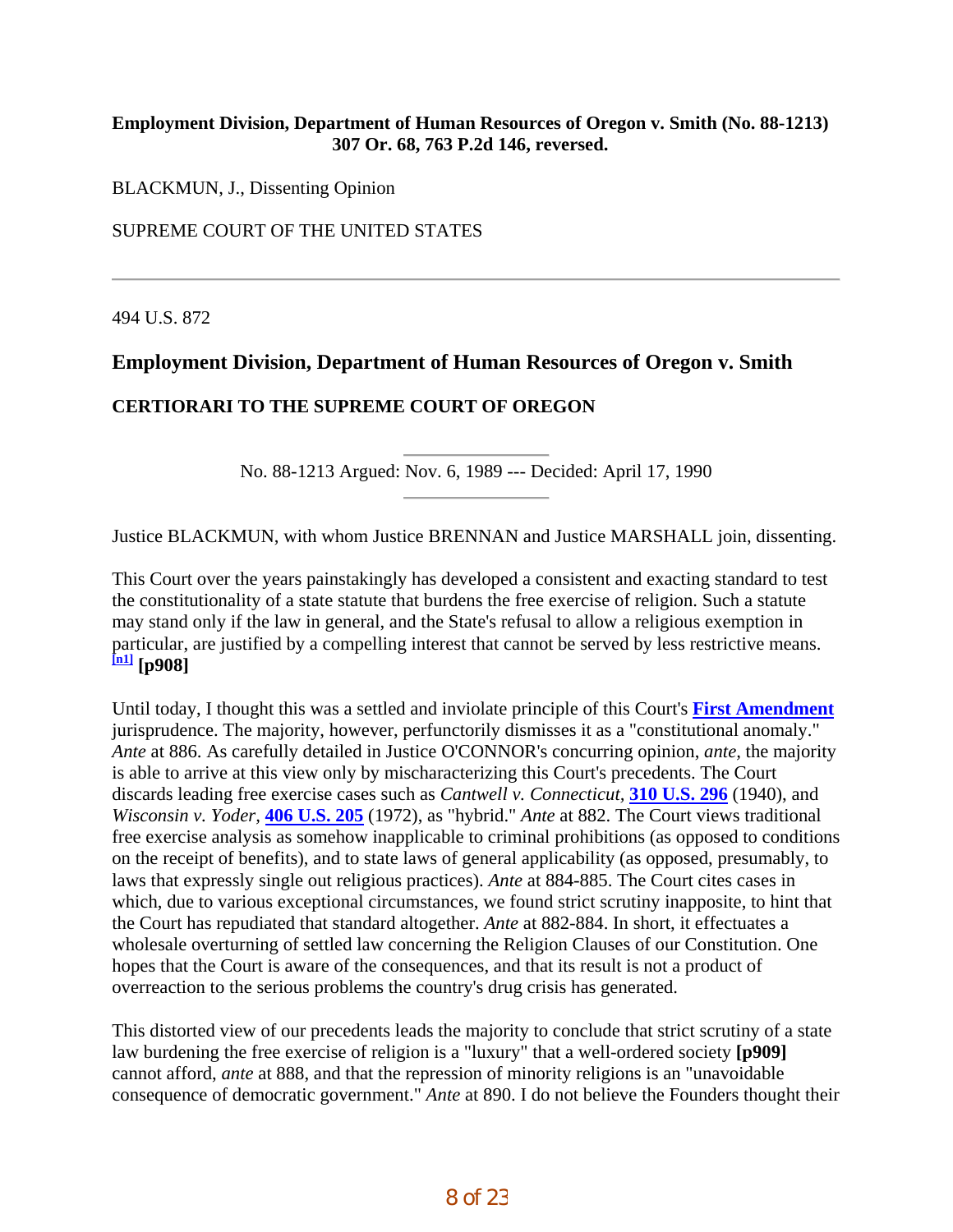dearly bought freedom from religious persecution a "luxury," but an essential element of liberty - - and they could not have thought religious intolerance "unavoidable," for they drafted the Religion Clauses precisely in order to avoid that intolerance.

For these reasons, I agree with Justice O'CONNOR's analysis of the applicable free exercise doctrine, and I join parts I and II of her opinion. **[n2]** As she points out,

the critical question in this case is whether exempting respondents from the State's general criminal prohibition "will unduly interfere with fulfillment of the governmental interest."

*Ante* at 905, quoting *United States v. Lee,* **455 U.S. 252**, 259 (1982). I do disagree, however, with her specific answer to that question.

I

In weighing respondents' clear interest in the free exercise of their religion against Oregon's asserted interest in enforcing its drug laws, it is important to articulate in precise terms the state interest involved. It is not the State's broad interest **[p910]** in fighting the critical "war on drugs" that must be weighed against respondents' claim, but the State's narrow interest in refusing to make an exception for the religious, ceremonial use of peyote. *See Bowen v. Roy,* **476 U.S. 693**, 728 (1986) (O'CONNOR, J., concurring in part and dissenting in part) ("This Court has consistently asked the Government to demonstrate that unbending application of its regulation to the religious objector 'is essential to accomplish an overriding governmental interest,'" quoting *Lee,* 455 U.S. at 257-258); *Thomas v. Review Bd. of Indiana Employment Security Div.,* **450 U.S. 707**, 719 (1981) ("focus of the inquiry" concerning State's asserted interest must be "properly narrowed"); *Yoder,* 406 U.S. at 221 ("Where fundamental claims of religious freedom are at stake," the Court will not accept a State's "sweeping claim" that its interest in compulsory education is compelling; despite the validity of this interest "in the generality of cases, we must searchingly examine the interests that the State seeks to promote . . . and the impediment to those objectives that would flow from recognizing the claimed Amish exception"). Failure to reduce the competing interests to the same plane of generality tends to distort the weighing process in the State's favor. *See* Clark, Guidelines for the Free Exercise Clause, 83 Harv.L.Rev. 327, 330- 331 (1969) ("The purpose of almost any law can be traced back to one or another of the fundamental concerns of government: public health and safety, public peace and order, defense, revenue. To measure an individual interest directly against one of these rarified values inevitably makes the individual interest appear the less significant"); Pound, A Survey of Social Interests, 57 Harv.L.Rev. 1, 2 (1943) ("When it comes to weighing or valuing claims or demands with respect to other claims or demands, we must be careful to compare them on the same plane . . . [or else] we may decide the question in advance in our very way of putting it").

The State's interest in enforcing its prohibition, in order to be sufficiently compelling to outweigh a free exercise claim, **[p911]** cannot be merely abstract or symbolic. The State cannot plausibly assert that unbending application of a criminal prohibition is essential to fulfill any compelling interest if it does not, in fact, attempt to enforce that prohibition. In this case, the State actually has not evinced any concrete interest in enforcing its drug laws against religious users of peyote. Oregon has never sought to prosecute respondents, and does not claim that it has made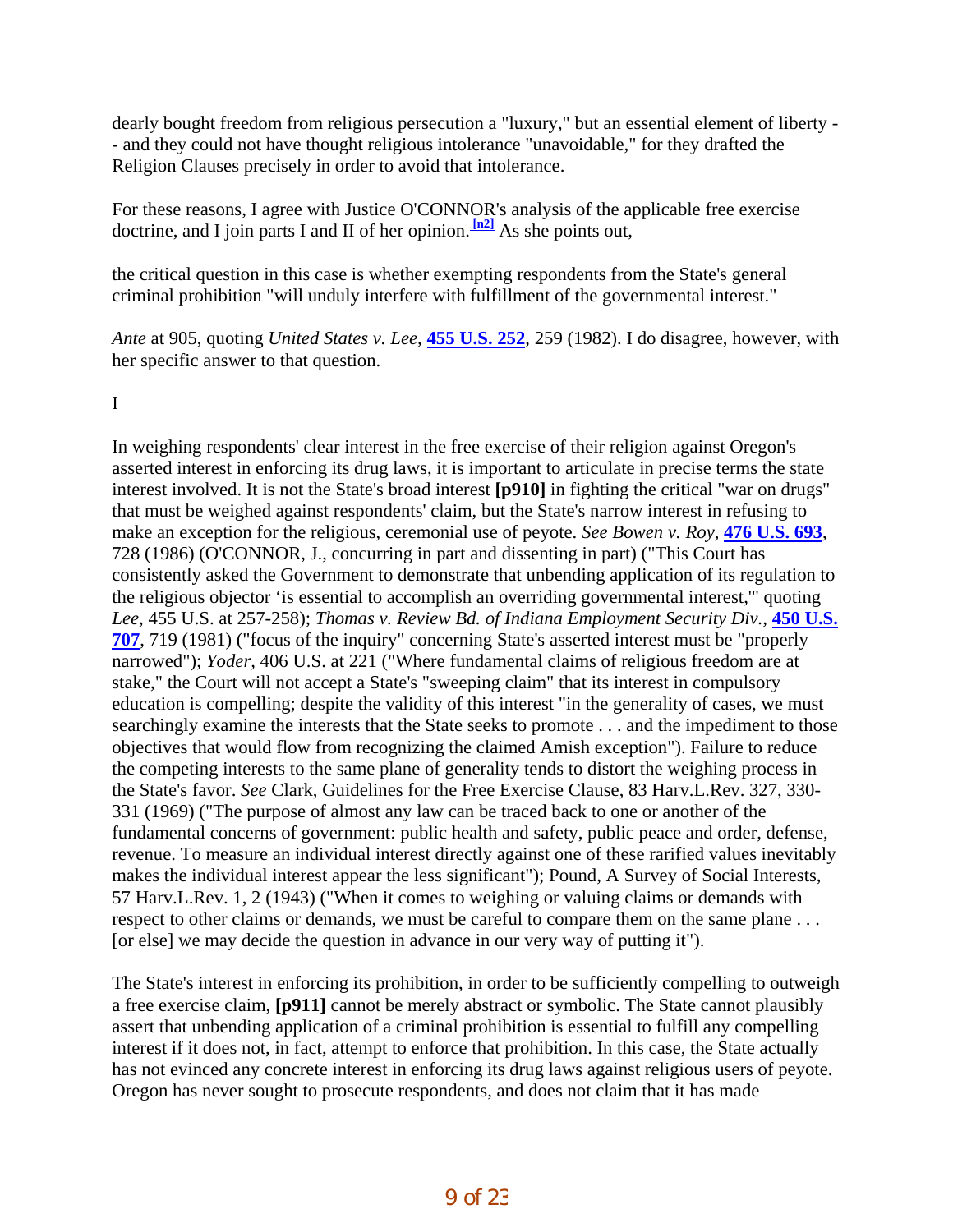significant enforcement efforts against other religious users of peyote. <sup>[n3]</sup> The State's asserted interest thus amounts only to the symbolic preservation of an unenforced prohibition. But a government interest in "symbolism, even symbolism for so worthy a cause as the abolition of unlawful drugs," *Treasury Employees v. Von Raab,* **489 U.S. 656**, 687 (1989) (SCALIA, J., dissenting), cannot suffice to abrogate the constitutional rights of individuals.

Similarly, this Court's prior decisions have not allowed a government to rely on mere speculation about potential harms, but have demanded evidentiary support for a refusal to allow a religious exception. *See Thomas,* 450 U.S. at 719 (rejecting State's reasons for refusing religious exemption, for lack of "evidence in the record"); *Yoder,* 406 U.S. at 224-229 (rejecting State's argument concerning the dangers of a religious exemption as speculative, and unsupported by the record); *Sherbert v. Verner,* **374 U.S. 398**, 407 (1963) ("there is no proof whatever to warrant such fears . . . as those which the [State] now advance[s]"). In this case, the State's justification for refusing to recognize an exception to its criminal laws for religious peyote use is entirely speculative.

The State proclaims an interest in protecting the health and safety of its citizens from the dangers of unlawful drugs. It offers, however, no evidence that the religious use of peyote **[p912]** has ever harmed anyone. <sup>[n4]</sup> The factual findings of other courts cast doubt on the State's assumption that religious use of peyote is harmful. *See State v. Whittingham,* 19 Ariz.App. 27, 30, 504 P.2d 950, 953 (1973) ("the State failed to prove that the quantities of peyote used in the sacraments of the Native American Church are sufficiently harmful to the health and welfare of the participants so as to permit a legitimate intrusion under the State's police power"); *People v. Woody,* 61 Cal.2d 716, 722-723, 40 Cal.Rptr. 69, 74, 394 P.2d 813, 818 (1964) ("as the Attorney General . . . admits, the opinion of scientists and other experts is 'that peyote . . . works no permanent deleterious injury to the Indian'").

The fact that peyote is classified as a Schedule I controlled substance does not, by itself, show that any and all uses of peyote, in any circumstance, are inherently harmful and dangerous. The Federal Government, which created the classifications of unlawful drugs from which Oregon's drug laws are derived, apparently does not find peyote so dangerous as to preclude an exemption for religious use. **[n5]** Moreover, **[p913]** other Schedule I drugs have lawful uses. *See Olsen v. Drug Enforcement Admin.,* 279 U.S.App.D.C. 1-6, n. 4, 878 F.2d 1458, 1463, n. 4 (medical and research uses of marijuana).

The carefully circumscribed ritual context in which respondents used peyote is far removed from the irresponsible and unrestricted recreational use of unlawful drugs. **[n6]** The Native American Church's internal restrictions on, and supervision of, its members' use of peyote substantially obviate the State's health and safety concerns. *See Olsen,* 279 U.S.App.D.C. at 10, 878 F.2d at 1467 ("The Administrator [of DEA] finds that . . . the Native American Church's use of peyote is isolated to specific ceremonial occasions," and so "an accommodation can be made for a religious organization which uses peyote in circumscribed ceremonies" (quoting DEA Final Order)); *id.* at 7, 878 F.2d at 1464 ("for members of the Native American Church, use of peyote outside the ritual is sacrilegious"); *Woody,* 61 Cal.2d at 721, 394 P.2d at 817 ("to use peyote for nonreligious purposes is sacrilegious"); R. Julien, A Primer of Drug Action 148 (3d ed. 1981) ("peyote is seldom abused by members of the Native American **[p914]** Church"); J. Slotkin, The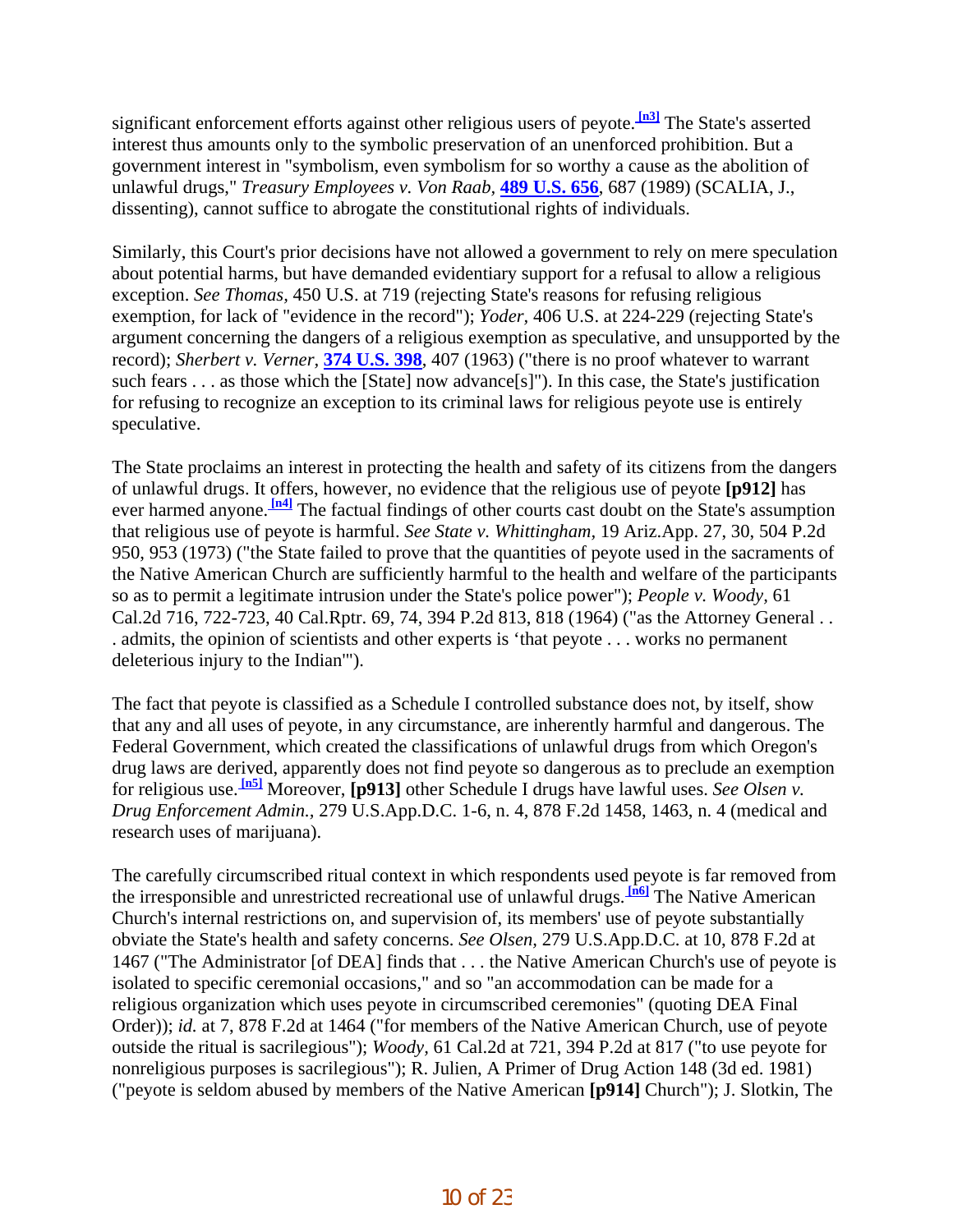Peyote Way, in Teachings from the American Faith (D. Tedlock & B. Tedlock, eds., 1975) 96, 104 ("the Native American Church . . . refuses to permit the presence of curiosity seekers at its rites, and vigorously opposes the sale or use of Peyote for nonsacramental purposes"); R. Bergman, Navajo Peyote Use: Its Apparent Safety, 128 Am.J. Psychiatry 695 (1971) (Bergman). **[n7]**

Moreover, just as in *Yoder,* the values and interests of those seeking a religious exemption in this case are congruent, to a great degree, with those the State seeks to promote through its drug laws. *See Yoder,* 406 U.S. at 224, 228-229 (since the Amish accept formal schooling up to 8th grade, and then provide "ideal" vocational education, State's interest in enforcing its law against the Amish is "less substantial than . . . for children generally"); *id.* at 238 (WHITE, J., concurring opinion). Not only does the Church's doctrine forbid nonreligious use of peyote; it also generally advocates self-reliance, familial responsibility, and abstinence from alcohol. *See* Brief for Association on American Indian Affairs, *et al.,* as *Amici Curiae* 33-34 (the Church's "ethical code" has four parts: brotherly love, care of family, self-reliance, and avoidance of alcohol (quoting from the Church membership card)); *Olsen,* 279 U.S.App.D.C., at 7, 878 F.2d at 1464 (the Native American Church, "for all purposes other than the special, stylized ceremony, reinforced the state's prohibition"); **[p915]** *Woody,* 61 Cal.2d at 721-722, n. 3, 394 P.2d at 818, n. 3 ("most anthropological authorities hold Peyotism to be a positive, rather than negative, force in the lives of its adherents . . . the church forbids the use of alcohol . . . "). There is considerable evidence that the spiritual and social support provided by the Church has been effective in combating the tragic effects of alcoholism on the Native American population. Two noted experts on peyotism, Dr. Omer C. Stewart and Dr. Robert Bergman, testified by affidavit to this effect on behalf of respondent Smith before the Employment Appeal Board. Smith Tr., Exh. 7; *see also* E. Anderson, Peyote: The Divine Cactus 165-166 (1980) (research by Dr. Bergman suggests "that the religious use of peyote seemed to be directed in an ego-strengthening direction with an emphasis on interpersonal relationships where each individual is assured of his own significance as well as the support of the group;" many people have "'come through difficult crises with the help of this religion. . . . It provides real help in seeing themselves not as people whose place and way in the world is gone, but as people whose way can be strong enough to change and meet new challenges'" (quoting Bergman, at 698)); P. Pascarosa and S. Futterman, Ethnopsychedelic Therapy for Alcoholics: Observations in the Peyote Ritual of the Native American Church, 8 (No. 3) J. of Psychedelic Drugs 215 (1976) (religious peyote use has been helpful in overcoming alcoholism); B. Albaugh and P. Anderson, Peyote in the Treatment of Alcoholism among American Indians, 131:11 Am.J.Psychiatry 1247, 1249 (1974) ("the philosophy, teachings, and format of the [Native American Church] can be of great benefit to the Indian alcoholic"); *see generally* O. Stewart, Peyote Religion 75 *et seq.* (1987) (noting frequent observations, across many tribes and periods in history, of correlation between peyotist religion and abstinence from alcohol). Far from promoting the lawless and irresponsible use of drugs, Native American Church members' spiritual **[p916]** code exemplifies values that Oregon's drug laws are presumably intended to foster.

The State also seeks to support its refusal to make an exception for religious use of peyote by invoking its interest in abolishing drug trafficking. There is, however, practically no illegal traffic in peyote. *See Olsen,* 279 U.S.App.D.C., at 6, 10, 878 F.2d at 1463, 1467 (quoting DEA Final Order to the effect that total amount of peyote seized and analyzed by federal authorities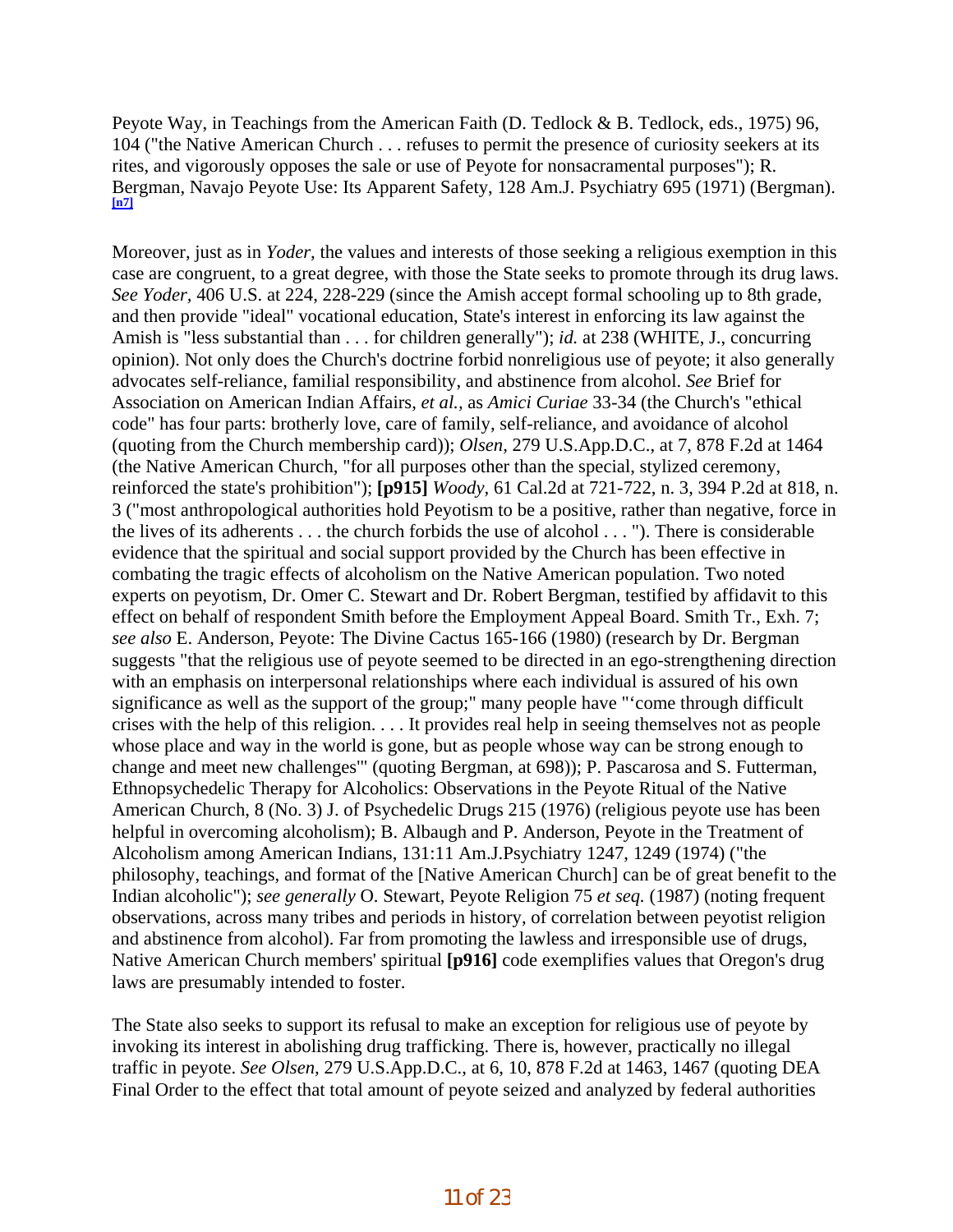between 1980 and 1987 was 19.4 pounds; in contrast, total amount of marijuana seized during that period was over 15 million pounds). Also, the availability of peyote for religious use, even if Oregon were to allow an exemption from its criminal laws, would still be strictly controlled by federal regulations, *see* **21 U.S.C. §§ 821**-823 (registration requirements for distribution of controlled substances); **21 CFR § 1307.31** (1989) (distribution of peyote to Native American Church subject to registration requirements), and by the State of Texas, the only State in which peyote grows in significant quantities. *See* Texas Health & Safety Code, § 481.111 (1990); Texas Admin.Code, Tit. 37, pt. 1, ch. 13, Controlled Substances Regulations, §§ 13.35-1-3.41 (1989); *Woody,* 61 Cal.2d at 720, 394 P.2d at 816 (peyote is "found in the Rio Grande Valley of Texas and northern Mexico"). Peyote simply is not a popular drug; its distribution for use in religious rituals has nothing to do with the vast and violent traffic in illegal narcotics that plagues this country.

Finally, the State argues that granting an exception for religious peyote use would erode its interest in the uniform, fair, and certain enforcement of its drug laws. The State fears that, if it grants an exemption for religious peyote use, a flood of other claims to religious exemptions will follow. It would then be placed in a dilemma, it says, between allowing a patchwork of exemptions that would hinder its law enforcement efforts, and risking a violation of the Establishment Clause by arbitrarily limiting its religious exemptions. This **[p917]** argument, however, could be made in almost any free exercise case. *See* Lupu, Where Rights Begin: The Problem of Burdens on the Free Exercise of Religion, 102 Harv.L.Rev. 933, 947 (1989) ("Behind every free exercise claim is a spectral march; grant this one, a voice whispers to each judge, and you will be confronted with an endless chain of exemption demands from religious deviants of every stripe"). This Court, however, consistently has rejected similar arguments in past free exercise cases, and it should do so here as well. *See Frazee v. Illinois Dept. of Employment Security,* **489 U.S. 829**, 835 (1989) (rejecting State's speculation concerning cumulative effect of many similar claims); *Thomas,* 450 U.S. at 719 (same); *Sherbert,* 374 U.S. at 407.

The State's apprehension of a flood of other religious claims is purely speculative. Almost half the States, and the Federal Government, have maintained an exemption for religious peyote use for many years, and apparently have not found themselves overwhelmed by claims to other religious exemptions. **[n8]** Allowing an exemption for religious peyote use **[p918]** would not necessarily oblige the State to grant a similar exemption to other religious groups. The unusual circumstances that make the religious use of peyote compatible with the State's interests in health and safety and in preventing drug trafficking would not apply to other religious claims. Some religions, for example, might not restrict drug use to a limited ceremonial context, as does the Native American Church. *See, e.g., Olsen,* 279 U.S.App.D.C., at 7, 878 F.2d at 1464 ("the Ethiopian Zion Coptic Church . . . teaches that marijuana is properly smoked 'continually all day'"). Some religious claims, *see* n. 8, *supra,* involve drugs such as marijuana and heroin, in which there is significant illegal traffic, with its attendant greed and violence, so that it would be difficult to grant a religious exemption without seriously compromising law enforcement efforts. **[n9]** That the State might grant an exemption for religious peyote use, but deny other religious claims arising in different circumstances, would not violate the Establishment Clause. Though the State must treat all religions equally, and not favor one over another, this obligation is fulfilled by the uniform application of the "compelling interest" *test* to all free exercise claims,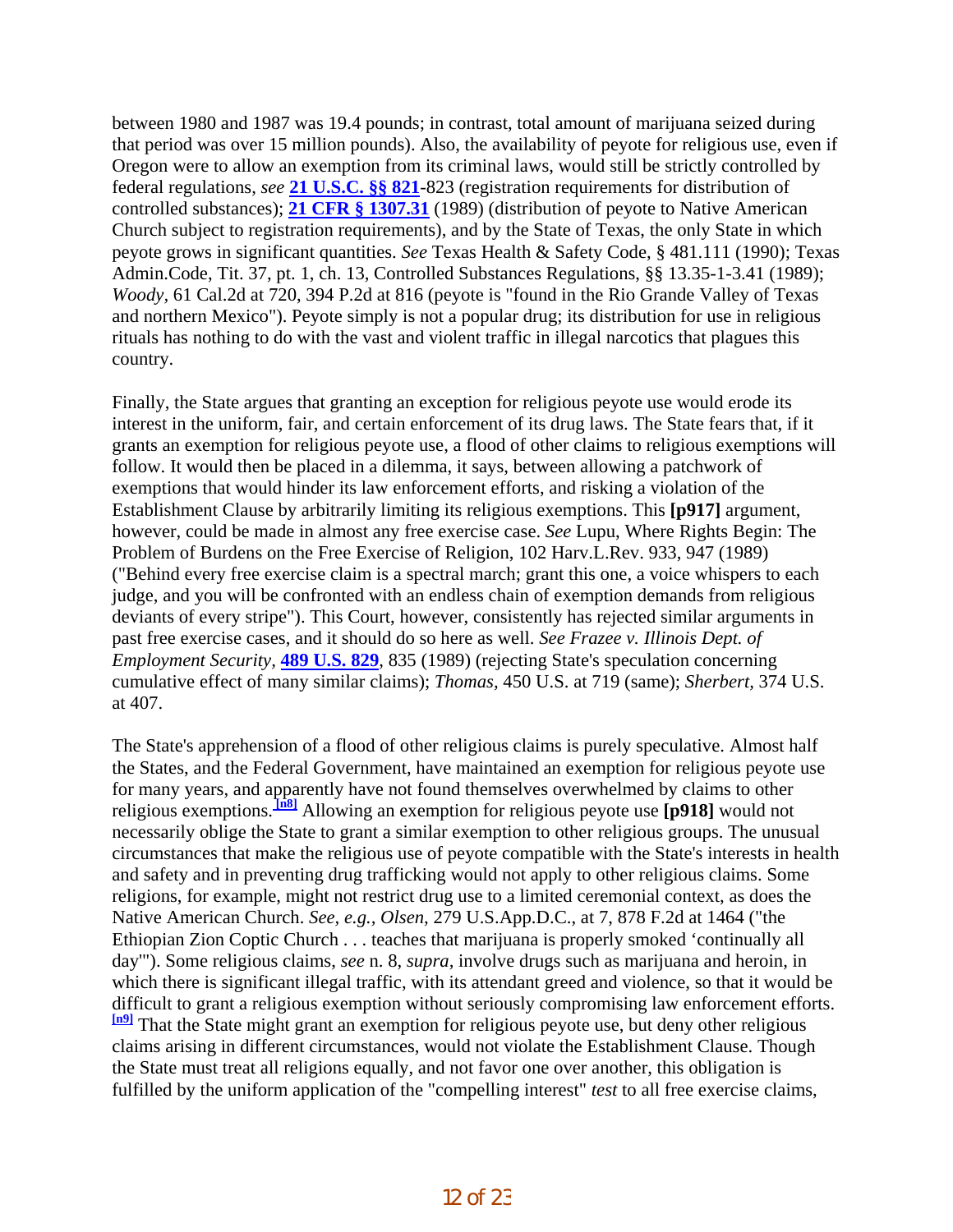not by reaching uniform *results* as to all claims. A showing that religious peyote use does not unduly interfere with the State's interests is "one that probably few other religious groups or sects could make," *Yoder,* 406 U.S. at 236; this does not mean that an exemption limited to peyote use is tantamount to an establishment of religion. *See Hobbie v. Unemployment Appeals Comm'n of Fla.,* **480 U.S. 136**, 144-145 (1987) ("the government may (and **[p919]** sometimes must) accommodate religious practices and . . . may do so without violating the Establishment Clause"); *Yoder,* 406 U.S. at 220-221 ("Court must not ignore the danger that an exception from a general [law] . . . may run afoul of the Establishment Clause, but that danger cannot be allowed to prevent any exception no matter how vital it may be to the protection of values promoted by the right of free exercise"); *id.* at 234, n. 22.

### III

Finally, although I agree with Justice O'CONNOR that courts should refrain from delving into questions of whether, as a matter of religious doctrine, a particular practice is "central" to the religion, *ante* at 906-907, I do not think this means that the courts must turn a blind eye to the severe impact of a State's restrictions on the adherents of a minority religion. *Cf. Yoder,* 406 U.S. at 219 (since "education is inseparable from and a part of the basic tenets of their religion . . . [just as] baptism, the confessional, or a sabbath may be for others," enforcement of State's compulsory education law would "gravely endanger if not destroy the free exercise of respondents' religious beliefs").

Respondents believe, and their sincerity has never been at issue, that the peyote plant embodies their deity, and eating it is an act of worship and communion. Without peyote, they could not enact the essential ritual of their religion. *See* Brief for Association on American Indian Affairs, *et al.,* as *Amici Curiae* 5-6 ("To the members, peyote is consecrated with powers to heal body, mind and spirit. It is a teacher; it teaches the way to spiritual life through living in harmony and balance with the forces of the Creation. The rituals are an integral part of the life process. They embody a form of worship in which the sacrament Peyote is the means for communicating with the Great Spirit"). *See also* Stewart, Peyote Religion at 327-330 (description of peyote ritual); **[p920]** T. Hillerman, People of Darkness 153 (1980) (description of Navajo peyote ritual).

If Oregon can constitutionally prosecute them for this act of worship, they, like the Amish, may be "forced to migrate to some other and more tolerant region." *Yoder,* 406 U.S. at 218. This potentially devastating impact must be viewed in light of the federal policy -- reached in reaction to many years of religious persecution and intolerance -- of protecting the religious freedom of Native Americans. *See* American Indian Religious Freedom Act, 92 Stat. 469, **42 U.S.C. § 1996** ("it shall be the policy of the United States to protect and preserve for American Indians their inherent right of freedom to believe, express, and exercise the traditional religions . . . , including but not limited to access to sites, use and possession of sacred objects, and the freedom to worship through ceremonials and traditional rites"). <sup>[n10]</sup> Congress recognized that certain substances, such as peyote, have religious significance because they are sacred, they have power, they heal, they are necessary to the exercise of **[p921]** the rites of the religion, they are necessary to the cultural integrity of the tribe, and, therefore, religious survival.

H.R.Rep. No. 95-1308, p. 2 (1978), U.S.Code Cong. & Admin.News 1978, pp. 1262, 1263.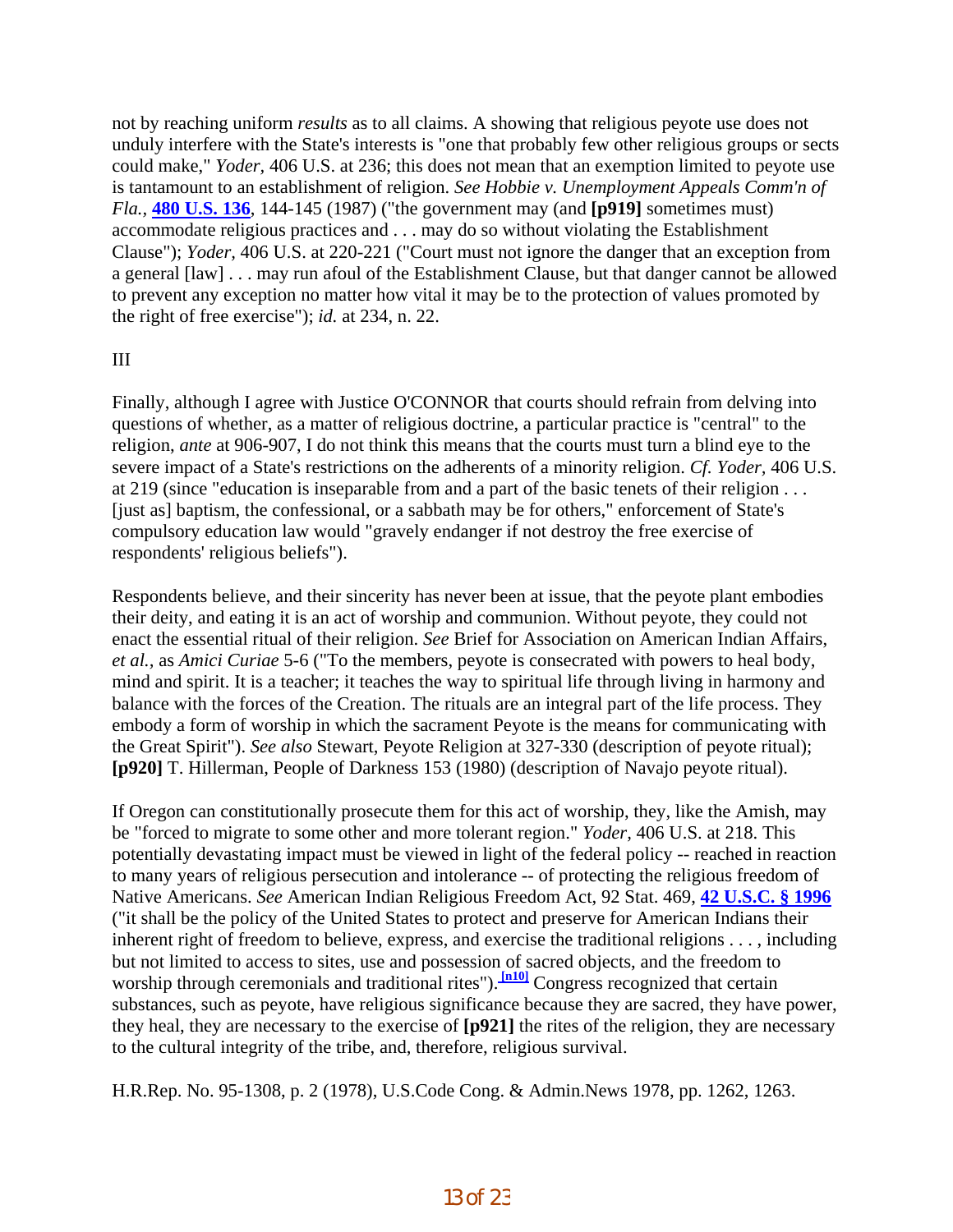The American Indian Religious Freedom Act, in itself, may not create rights enforceable against government action restricting religious freedom, but this Court must scrupulously apply its free exercise analysis to the religious claims of Native Americans, however unorthodox they may be. Otherwise, both the **First Amendment** and the stated policy of Congress will offer to Native Americans merely an unfulfilled and hollow promise.

### IV

For these reasons, I conclude that Oregon's interest in enforcing its drug laws against religious use of peyote is not sufficiently compelling to outweigh respondents' right to the free exercise of their religion. Since the State could not constitutionally enforce its criminal prohibition against respondents, the interests underlying the State's drug laws cannot justify its denial of unemployment benefits. Absent such justification, the State's regulatory interest in denying benefits for religiously motivated "misconduct," *see ante* at 874, is indistinguishable from the state interests this Court has rejected in *Frazee, Hobbie, Thomas,* and *Sherbert*. The State of Oregon cannot, consistently with the Free Exercise Clause, deny respondents unemployment benefits.

### I dissent.

1. See Hernandez v. Commissioner, 490 U.S. 680, 699 (1989) ("The free exercise inquiry asks whether government has placed a substantial burden on the observation of a central religious belief or practice and, if so, whether a compelling governmental interest justifies the burden"); Hobbie v. Unemployment Appeals Comm'n of Fla., 480 U.S. 136, 141 (1987) (state laws burdening religions "must be subjected to strict scrutiny and could be justified only by proof by the State of a compelling interest"); Bowen v. Roy, 476 U.S. 693, 732 (1986) (O'CONNOR, J., concurring in part and dissenting in part) ("Our precedents have long required the Government to show that a compelling state interest is served by its refusal to grant a religious exemption"); United States v. Lee, 455 U.S. 252, 257-258 (1982) ("The state may justify a limitation on religious liberty by showing that it is essential to accomplish an overriding governmental interest"); Thomas v. Review Bd of Indiana Security Div., 450 U.S. 707, 718 (1981) ("The state may justify an inroad on religious liberty by showing that it is the least restrictive means of achieving some compelling state interest"); Wisconsin v. Yoder, 406 U.S. 205, 215 (1972) ("only those interests of the highest order and those not otherwise served can overbalance legitimate claims to the free exercise of religion"); Sherbert v. Verner, 374 U.S. 398, 406 (1963) (question is "whether some compelling state interest . . . justifies the substantial infringement of appellant's First Amendment right").

2. I reluctantly agree that, in light of this Court's decision in Employment Division v. Smith, 485 U.S. 660 (1988), the question on which certiorari was granted is properly presented in this case. I have grave doubts, however, as to the wisdom or propriety of deciding the constitutionality of a criminal prohibition which the State has not sought to enforce, which the State did not rely on in defending its denial of unemployment benefits before the state courts, and which the Oregon courts could, on remand, either invalidate on state constitutional grounds or conclude that it remains irrelevant to Oregon's interest in administering its unemployment benefits program.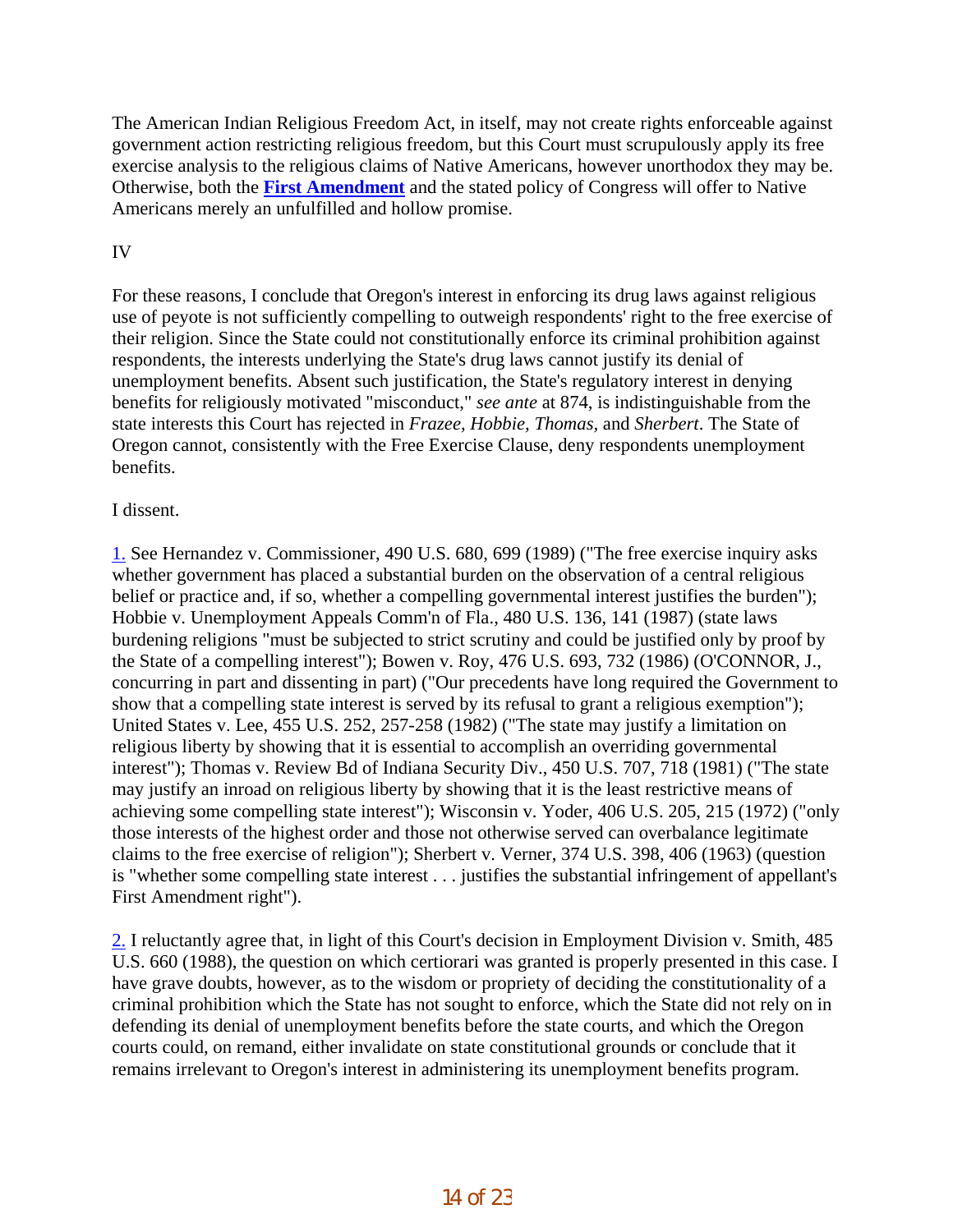It is surprising, to say the least, that this Court, which so often prides itself about principles of judicial restraint and reduction of federal control over matters of state law, would stretch its jurisdiction to the limit in order to reach, in this abstract setting, the constitutionality of Oregon's criminal prohibition of peyote use.

3. The only reported case in which the State of Oregon has sought to prosecute a person for religious peyote use is State v. Soto, 21 Ore.App. 794, 537 P.2d 142 (1975), cert. denied, 424 U.S. 955 (1976).

4. This dearth of evidence is not surprising, since the State never asserted this health and safety interest before the Oregon courts; thus, there was no opportunity for factfinding concerning the alleged dangers of peyote use. What has now become the State's principal argument for its view that the criminal prohibition is enforceable against religious use of peyote rests on no evidentiary foundation at all.

5. See 21 CFR § 1307.31 (1989) ("The listing of peyote as a controlled substance in Schedule I does not apply to the nondrug use of peyote in bona fide religious ceremonies of the Native American Church, and members of the Native American Church so using peyote are exempt from registration. Any person who manufactures peyote for or distributes peyote to the Native American Church, however, is required to obtain registration annually and to comply with all other requirements of law"); see Olsen v. Drug Enforcement Admin., 279 U.S.App.D.C. 1, 6-7, 878 F.2d 1458, 1463-1464 (1989) (explaining DEA's rationale for the exception).

Moreover, 23 States, including many that have significant Native American populations, have statutory or judicially crafted exemptions in their drug laws for religious use of peyote. *See Smith v. Employment Division,* 307 Ore. 68, 73, n. 2, 763 P.2d 146, 148, n. 2 (1988). Although this does not prove that Oregon must have such an exception too, it is significant that these States, and the Federal Government, all find their (presumably compelling) interests in controlling the use of dangerous drugs compatible with an exemption for religious use of peyote. *Cf. Boos v. Barry,* **485 U.S. 312**, 329 (1988) (finding that an ordinance restricting picketing near a foreign embassy was not the least restrictive means of serving the asserted government interest; existence of an analogous, but more narrowly drawn, federal statute showed that "a less restrictive alternative is readily available").

6. In this respect, respondents' use of peyote seems closely analogous to the sacramental use of wine by the Roman Catholic Church. During Prohibition, the Federal Government exempted such use of wine from its general ban on possession and use of alcohol. See National Prohibition Act, Title II, § 3, 41 Stat. 308. However compelling the Government's then general interest in prohibiting the use of alcohol may have been, it could not plausibly have asserted an interest sufficiently compelling to outweigh Catholics' right to take communion.

7. The use of peyote is, to some degree, self-limiting. The peyote plant is extremely bitter, and eating it is an unpleasant experience, which would tend to discourage casual or recreational use. See State v. Whittingham, 19 Ariz.App. 27, 30, 504 P.2d 950, 953 (1973) ("peyote can cause vomiting by reason of its bitter taste"); E. Anderson, Peyote: The Divine Cactus 161 (1980) ("[T]he eating of peyote usually is a difficult ordeal in that nausea and other unpleasant physical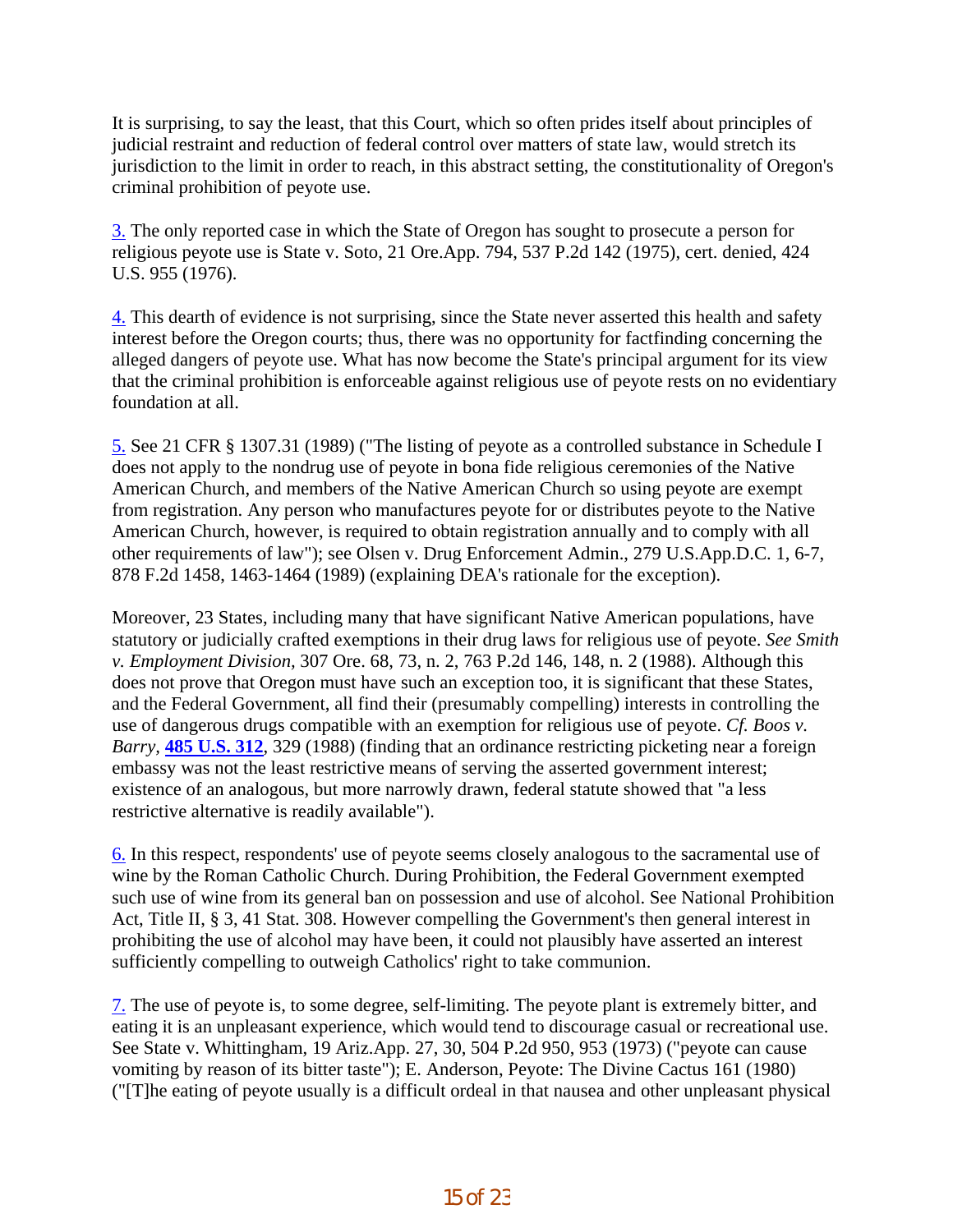manifestations occur regularly. Repeated use is likely, therefore, only if one is a serious researcher or is devoutly involved in taking peyote as part of a religious ceremony"); Slotkin, The Peyote Way at 98 ("many find it bitter, inducing indigestion or nausea").

8. Over the years, various sects have raised free exercise claims regarding drug use. In no reported case, except those involving claims of religious peyote use, has the claimant prevailed. See, e.g., Olsen v. Iowa, 808 F.2d 652 (CA8 1986) (marijuana use by Ethiopian Zion Coptic Church); United States v. Rush, 738 F.2d 497 (CA1 1984), cert. denied, 470 U.S. 1004 (1985) (same); United States v. Middleton, 690 F.2d 820 (CA11 1982), cert. denied, 460 U.S. 1051 (1983) (same); United States v. Hudson, 431 F.2d 468 (CA5 1970), cert. denied, 400 U.S. 1011 (1971) (marijuana and heroin use by Moslems); Leary v. United States, 383 F.2d 851 (CA5 1967), rev'd on other grounds, 395 U.S. 6 (1969) (marijuana use by Hindu); Commonwealth v. Nissenbaum, 404 Mass. 575, 536 N.E.2d 592 (1989) (marijuana use by Ethiopian Zion Coptic Church); State v. Blake, 5 Haw.App. 411, 695 P.2d 336 (1985) (marijuana use in practice of Hindu Tantrism); Whyte v. United States, 471 A.2d 1018 (D.C.App.1984) (marijuana use by Rastafarian); State v. Rocheleau, 142 Vt. 61, 451 A.2d 1144 (1982) (marijuana use by Tantric Buddhist); State v. Brashear, 92 N.M. 622, 593 P.2d 63 (1979) (marijuana use by nondenominational Christian); State v. Randall, 540 S.W.2d 156 (Mo.App.1976) (marijuana, LSD, and hashish use by Aquarian Brotherhood Church). See generally Annotation, Free Exercise of Religion as Defense to Prosecution for Narcotic or Psychedelic Drug Offense, 35 A.L.R.3d 939 (1971 and Supp.1989).

9. Thus, this case is distinguishable from United States v. Lee, 455 U.S. 252 (1982), in which the Court concluded that there was "no principled way" to distinguish other exemption claims, and the "tax system could not function if denominations were allowed to challenge the tax system because tax payments were spent in a manner that violates their religious belief." 455 U.S. at 260.

10. See Report to Congress on American Indian Religious Freedom Act of 1978, pp. 1-8 (1979) (history of religious persecution); Barsh, The Illusion of Religious Freedom for Indigenous Americans, 65 Ore.L.Rev. 363, 369-374 (1986).

Indeed, Oregon's attitude toward respondents' religious peyote use harkens back to the repressive federal policies pursued a century ago:

In the government's view, traditional practices were not only morally degrading, but unhealthy. "Indians are fond of gatherings of every description," a 1913 public health study complained, advocating the restriction of dances and "sings" to stem contagious diseases. In 1921, the Commissioner of Indian Affairs, Charles Burke, reminded his staff to punish any Indian engaged in

any dance which involves . . . the reckless giving away of property . . . frequent or prolonged periods of celebration . . . in fact, any disorderly or plainly excessive performance that promotes superstitious cruelty, licentiousness, idleness, danger to health, and shiftless indifference to family welfare.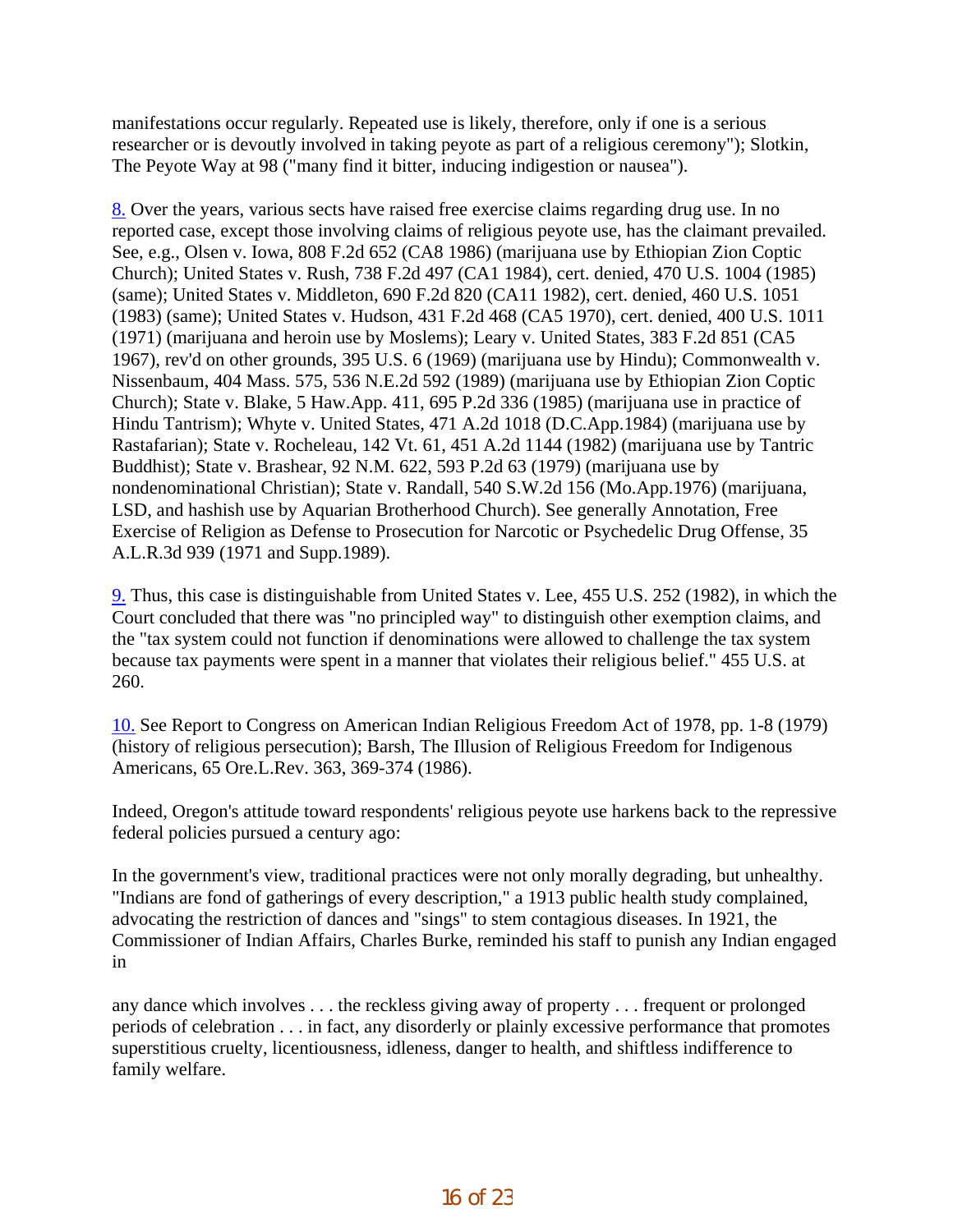Two years later, he forbade Indians under the age of 50 from participating in any dances of any kind, and directed federal employees "to educate public opinion" against them.

Id. at 370-371 (footnotes omitted).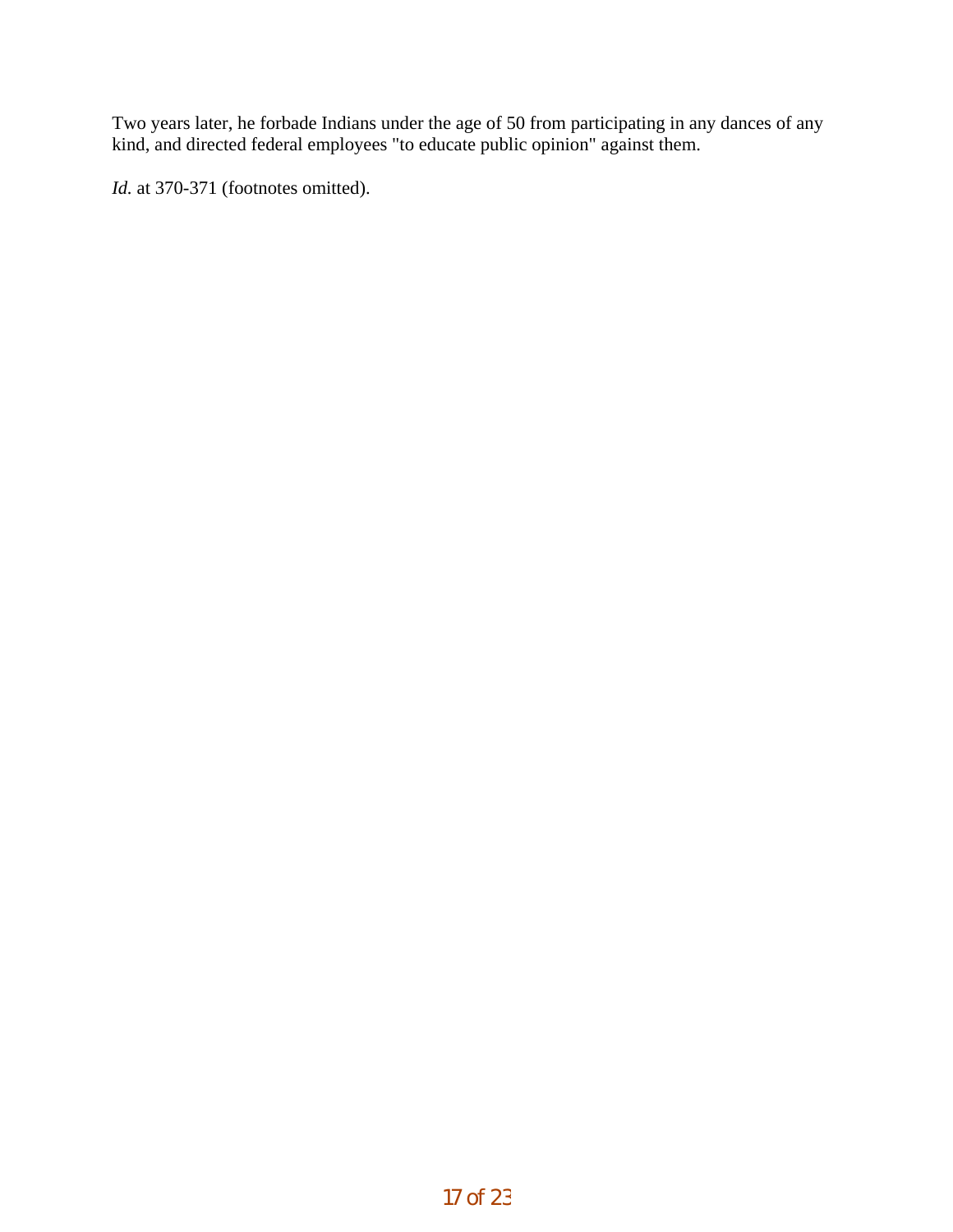### **Religious Freedom**

### **Restoration Act of 1993**

**Public Law 103-141**

**November 16, 1993**

### **103rd Congress**

### **H.R.130**

### **An Act**

### **To protect the free exercise of religion.**

Be it enacted by the Senate and House of Representatives of the United States of America in Congress assembled,

### **Sec. 1. Short Title.**

This Act may be cited as the 'Religious Freedom Restoration Act of 1993'.

### **Sec. 2. Congressional Findings and Declaration of Purposes**.

### **(a) Findings: The Congress finds that--**

(1) the framers of the Constitution, recognizing free exercise of religion as an unalienable right, secured its protection in the First Amendment to the Constitution;

(2) laws 'neutral' toward religion may burden religious exercise as surely as laws intended to interfere with religious exercise;

(3) governments should not substantially burden religious exercise without compelling justification;

(4) in Employment Division v. Smith, 494 U.S. 872 (1990) the Supreme Court virtually eliminated the requirement that the government justify burdens on religious exercise imposed by laws neutral toward religion; and

(5) the compelling interest test as set forth in prior Federal court rulings is a workable test for striking sensible balances between religious liberty and competing prior governmental interests.

### **(b) Purposes: The purposes of this Act are--**

(1) to restore the compelling interest test as set forth in Sherbert v. Verner, 374 U.S. 398 (1963) and Wisconsin v. Yoder, 406 U.S. 205 (1972) and to guarantee its application in all cases where

### 18 of 23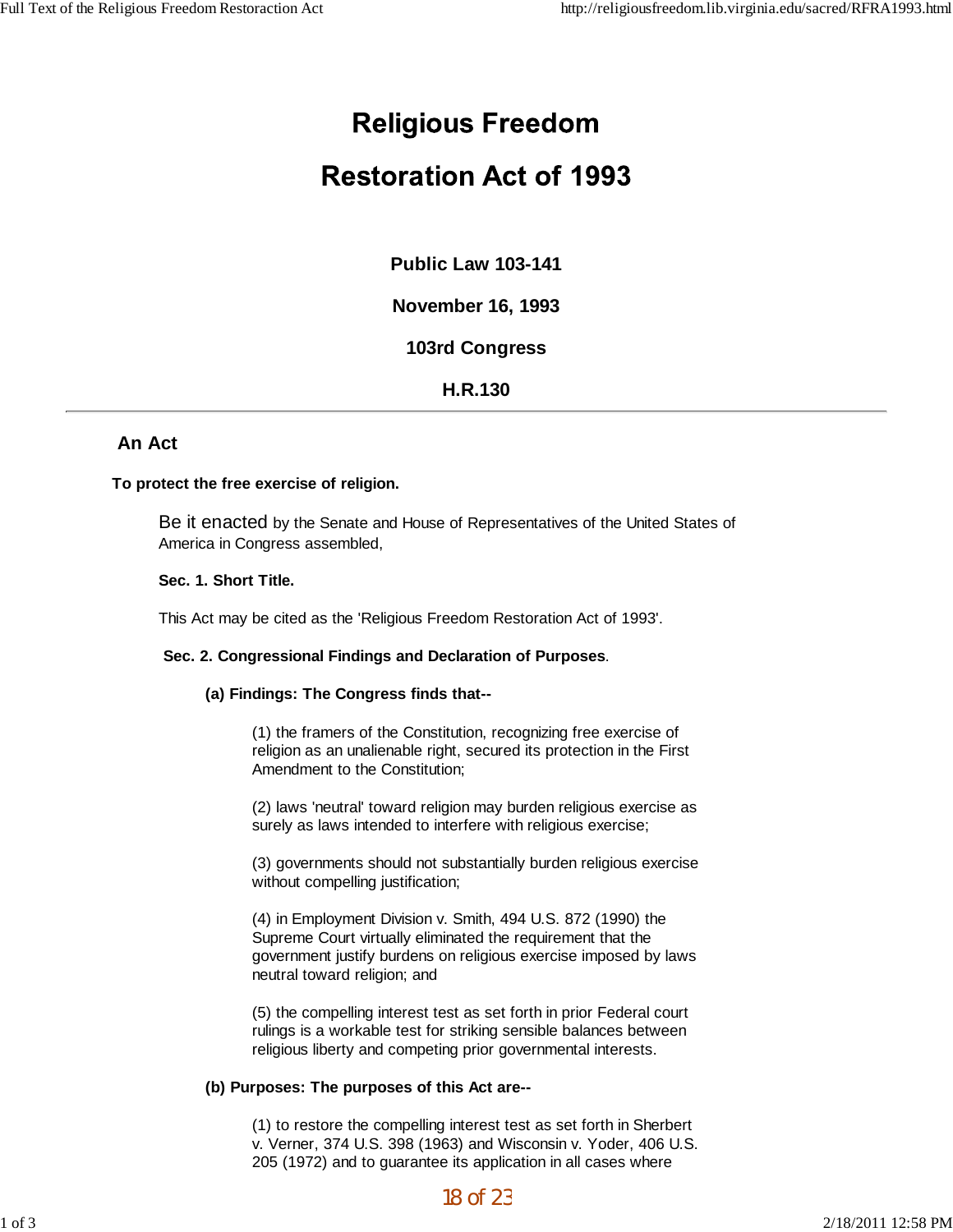free exercise of religion is substantially burdened; and

(2) to provide a claim or defense to persons whose religious exercise is substantially burdened by government.

### **Sec. 3. Free Exercise of Religion Protected.**

**(a) In General**: Government shall not substantially burden a person's exercise of religion even if the burden results from a rule of general applicability, except as provided in subsection (b).

**(b) Exception**: Government may substantially burden a person's exercise of religion only if it demonstrates that application of the burden to the person--

(1) is in furtherance of a compelling governmental interest; and

(2) is the least restrictive means of furthering that compelling governmental interest.

**(c) Judicial Relief**: A person whose religious exercise has been burdened in violation of this section may assert that violation as a claim or defense in a judicial proceeding and obtain appropriate relief against a government. Standing to assert a claim or defense under this section shall be governed by the general rules of standing under article III of the Constitution.

### **Sec. 4. Attorney's Fees**.

**(a) Judicial Proceedings**: Section 722 of the Revised Statutes (42 U.S.C. 1988) is amended by inserting 'the Religious Freedom Restoration Act of 1993,' before 'or title VI of the Civil Rights Act of 1964'.

**(b) Administrative Proceedings**: Section 504(b)(1)(C) of title 5, United States Code, is amended--

(1) by striking 'and' at the end of clause (ii);

(2) by striking the semicolon at the end of clause (iii) and inserting ', and'; and

(3) by inserting '(iv) the Religious Freedom Restoration Act of 1993;' after clause (iii).

### **Sec. 5. Definitions.**

As used in this Act --

(1) the term 'government' includes a branch, department, agency, instrumentality, and official (or other person acting under color of law) of the United States, a State, or a subdivision of a State;

(2) the term 'State' includes the District of Columbia, the Commonwealth of Puerto Rico, and each territory and possession of the United States;

(3) the term 'demonstrates' means meets the burdens of going forward with the evidence and of persuasion; and

(4) the term 'exercise of religion' means the exercise of religion under the First Amendment to the Constitution.

### 19 of 23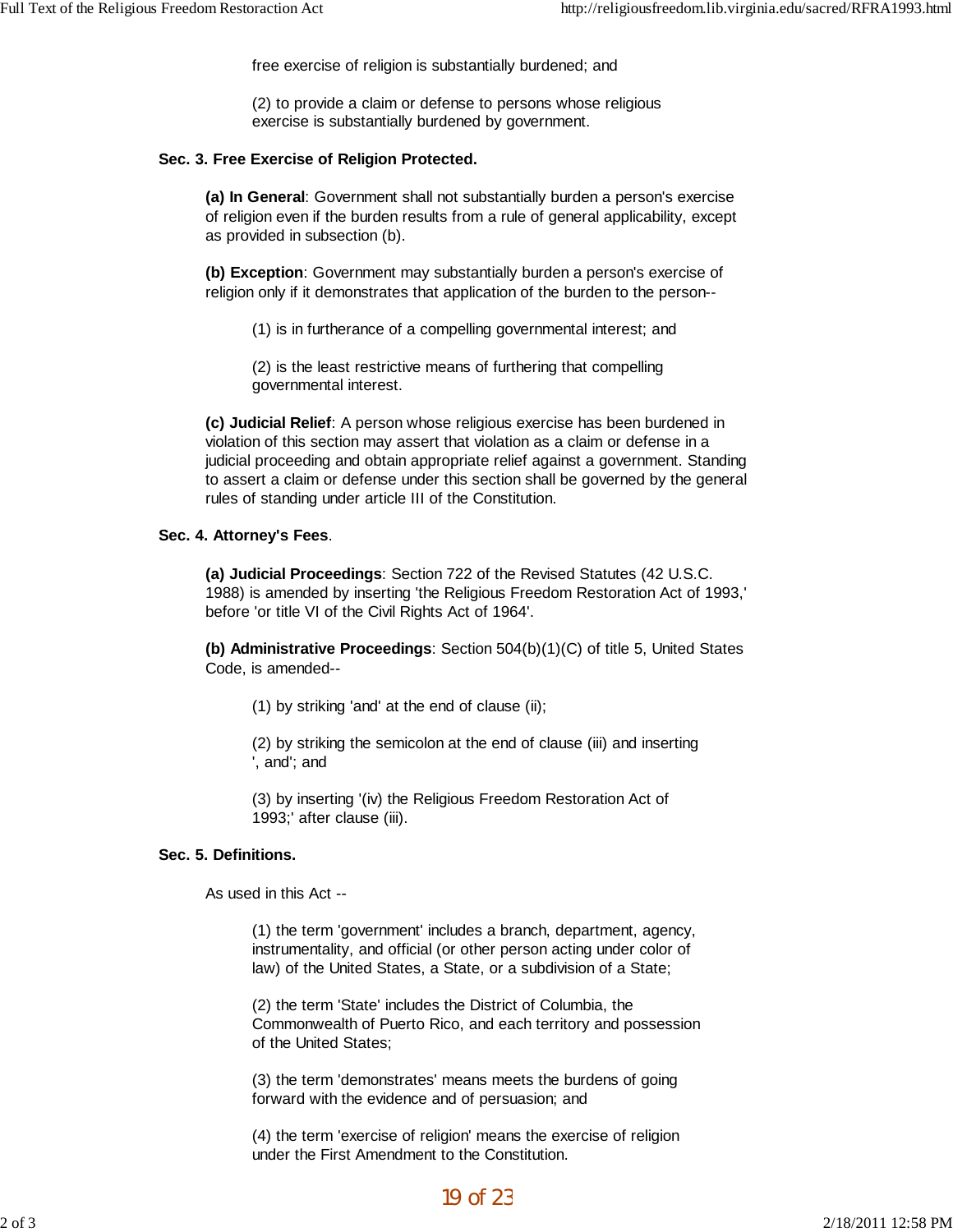### **Sec. 6. Applicability**.

**(a) In General**.--This Act applies to all Federal and State law, and the implementation of that law, whether statutory or otherwise, and whether adopted before or after the enactment of this Act .

**(b) Rule of Construction**.--Federal statutory law adopted after the date of the enactment of this Act is subject to this Act unless such law explicitly excludes such application by reference to this Act .

**(c) Religious Belief Unaffected.**--Nothing in this Act shall be construed to authorize any government to burden any religious belief.

### **Sec. 7. Establishment Clause Unaffected**.

Nothing in this Act shall be construed to affect, interpret, or in any way address that portion of the First Amendment prohibiting laws respecting the establishment of religion (referred to in this section as the 'Establishment Clause'). Granting government funding, benefits, or exemptions, to the extent permissible under the Establishment Clause, shall not constitute a violation of this Act. As used in this section, the term 'granting', used with respect to government funding, benefits, or exemptions, does not include the denial of government funding, benefits, or exemptions.

### **Religous Freedom Restoration Act Declared Unconstitutional!**

The United States Supreme Court declared the Religious Freedom Restoration Act to be unconstitution in a 6 to 3 decision on June 25, 1997 in the case of *City of Boerne, Texas v. Flores.*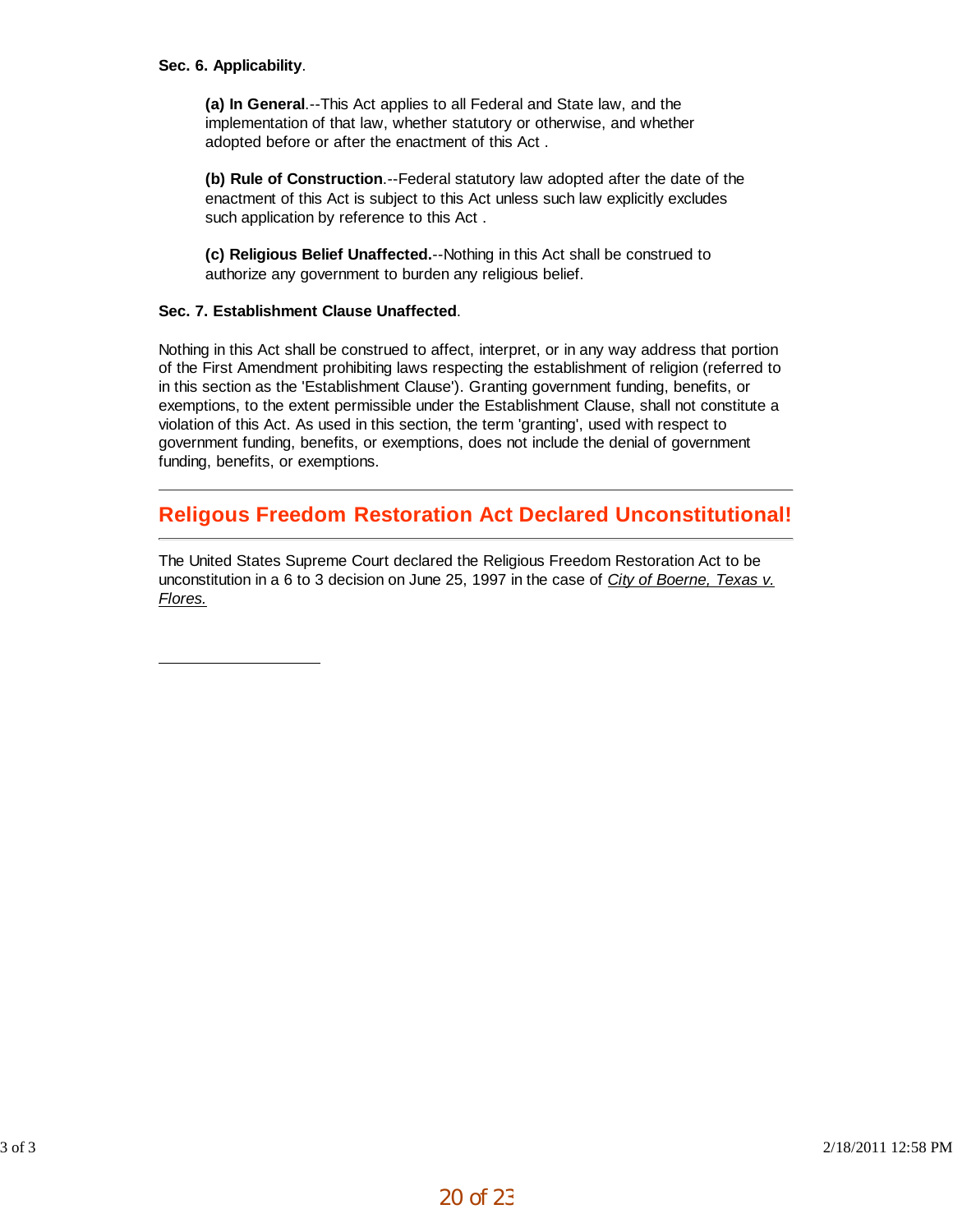### **CHURCH OF LUKUMI BABALU AYE v. CITY OF HIALEAH, 508 U.S. 520 (1993)**

### **508 U.S. 520**

### **CHURCH OF LUKUMI BABALU AYE, INC. v. CITY OF HIALEAH CERTIORARI TO THE UNITED STATES COURT OF APPEALS FOR THE ELEVENTH CIRCUIT No. 91-948**

### **Argued November 4, 1992 Decided June 11, 1993**

Petitioner church and its congregants practice the Santeria religion, which employs animal sacrifice as one of its principal forms of devotion. The animals are killed by cutting their carotid arteries, and are cooked and eaten following all Santeria rituals except healing and death rites. After the church leased land in respondent city and announced plans to establish a house of worship and other facilities there, the city council held an emergency public session and passed, among other enactments Resolution 87-66, which noted city residents' "concern" over religious practices inconsistent with public morals, peace, or safety, and declared the city's "commitment" to prohibiting such practices; Ordinance 87-40, which incorporates the Florida animal cruelty laws and broadly punishes "[w]hoever . . . unnecessarily or cruelly . . . kills any animal," and has been interpreted to reach killings for religious reasons; Ordinance 87-52, which defines "sacrifice" as "to unnecessarily kill . . . an animal in a . . . ritual . . . not for the primary purpose of food consumption," and prohibits the "possess[ion], sacrifice, or slaughter" of an animal if it is killed in "any type of ritual" and there is an intent to use it for food, but exempts "any licensed [food] establishment" if the killing is otherwise permitted by law; Ordinance 87-71, which prohibits the sacrifice of animals, and defines "sacrifice" in the same manner as Ordinance 87- 52; and Ordinance 87-72 which defines "slaughter" as "the killing of animals for food" and prohibits slaughter outside of areas zoned for slaughterhouses, but includes an exemption for "small numbers of hogs and/or cattle" when exempted by state law. Petitioners filed this suit under 42 U.S.C. 1983, alleging violations of their rights under, inter alia, the Free Exercise Clause of the First Amendment. Although acknowledging that the foregoing ordinances are not religiously neutral, the District Court ruled for the city, concluding, among other things, that compelling governmental interests in preventing public health risks and cruelty to animals fully justified the absolute prohibition on ritual sacrifice accomplished by the ordinances, and that an exception to that prohibition for religious conduct would unduly interfere with fulfillment of the governmental interest, because any more narrow restrictions would [508 U.S. 520, 521] be unenforceable as a result of the Santeria religion's secret nature. The Court of Appeals affirmed.

*Held:* 

The judgment is reversed.

936 F.2d 586, (CA 11 1991) reversed.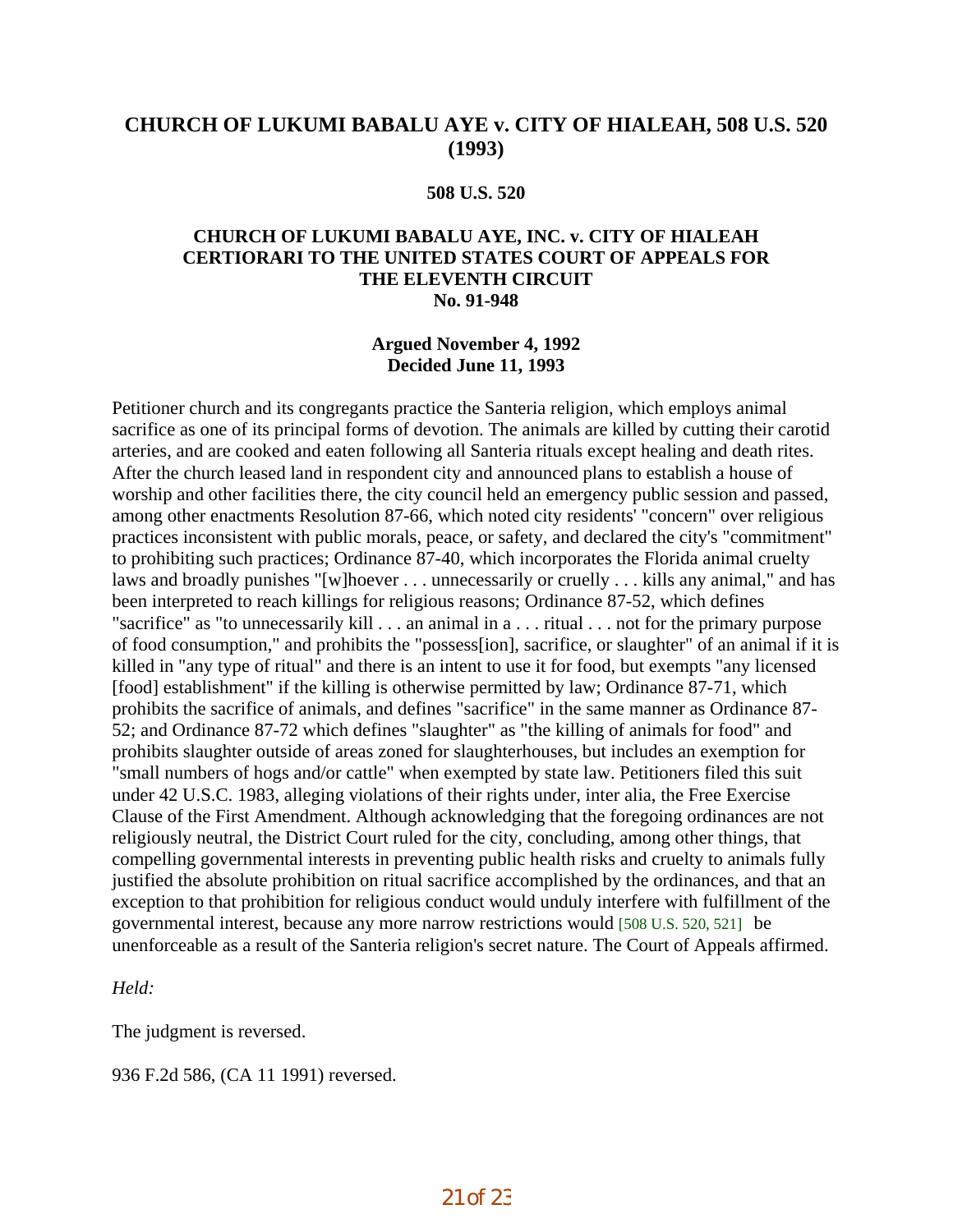JUSTICE KENNEDY delivered the opinion of the Court with respect to Parts I, IIA-1, II-A-3, II-B, III, and IV, concluding that the laws in question were enacted contrary to free exercise principles, and they are void. Pp. 531-540, 542-547.

(a) Under the Free Exercise Clause, a law that burdens religious practice need not be justified by a compelling governmental interest if it is neutral and of general applicability. Employment Div., Dept. of Human Resources of Ore. v. Smith, 494 U.S. 872 . However, where such a law is not neutral or not of general application, it must undergo the most rigorous of scrutiny: it must be justified by a compelling governmental interest, and must be narrowly tailored to advance that interest. Neutrality and general applicability are interrelated, and failure to satisfy one requirement is a likely indication that the other has not been satisfied. Pp. 531-532.

(b) The ordinances' texts and operation demonstrate that they are not neutral, but have as their object the suppression of Santeria's central element, animal sacrifice. That this religious exercise has been targeted is evidenced by Resolution 87-66's statements of "concern" and "commitment," and by the use of the words "sacrifice" and "ritual" in Ordinances 87-40, 87-52, and 87-71. Moreover, the latter ordinances' various prohibitions, definitions, and exemptions demonstrate that they were "gerrymandered" with care to proscribe religious killings of animals by Santeria church members but to exclude almost all other animal killings. They also suppress much more religious conduct than is necessary to achieve their stated ends. The legitimate governmental interests in protecting the public health and preventing cruelty to animals could be addressed by restrictions stopping far short of a flat prohibition of all Santeria sacrificial practice, such as general regulations on the disposal of organic garbage, on the care of animals regardless of why they are kept, or on methods of slaughter. Although Ordinance 87-72 appears to apply to substantial nonreligious conduct and not to be overbroad, it must also be invalidated because it functions in tandem with the other ordinances to suppress Santeria religious worship. Pp. 533-540.

(c) Each of the ordinances pursues the city's governmental interests only against conduct motivated by religious belief, and thereby violates the requirement that laws burdening religious practice must be of general applicability. Ordinances 87-40, 87-52, and 87-71 are substantially under inclusive with regard to the city's interest in preventing cruelty [508 U.S. 520, 522] to animals, since they are drafted with care to forbid few animal killings but those occasioned by religious sacrifice, while many types of animal deaths or kills for nonreligious reasons are either not prohibited or approved by express provision. The city's assertions that it is "self-evident" that killing for food is "important," that the eradication of insects and pests is "obviously justified," and that euthanasia of excess animals "makes sense" do not explain why religion alone must bear the burden of the ordinances. These ordinances are also substantially underinclusive with regard to the city's public health interests in preventing the disposal of animal carcasses in open public places and the consumption of uninspected meat, since neither interest is pursued by respondent with regard to conduct that is not motivated by religious conviction. Ordinance 87-72 is underinclusive on its face, since it does not regulate nonreligious slaughter for food in like manner, and respondent has not explained why the commercial slaughter of "small numbers" of cattle and hogs does not implicate its professed desire to prevent cruelty to animals and preserve the public health. Pp. 542-546.